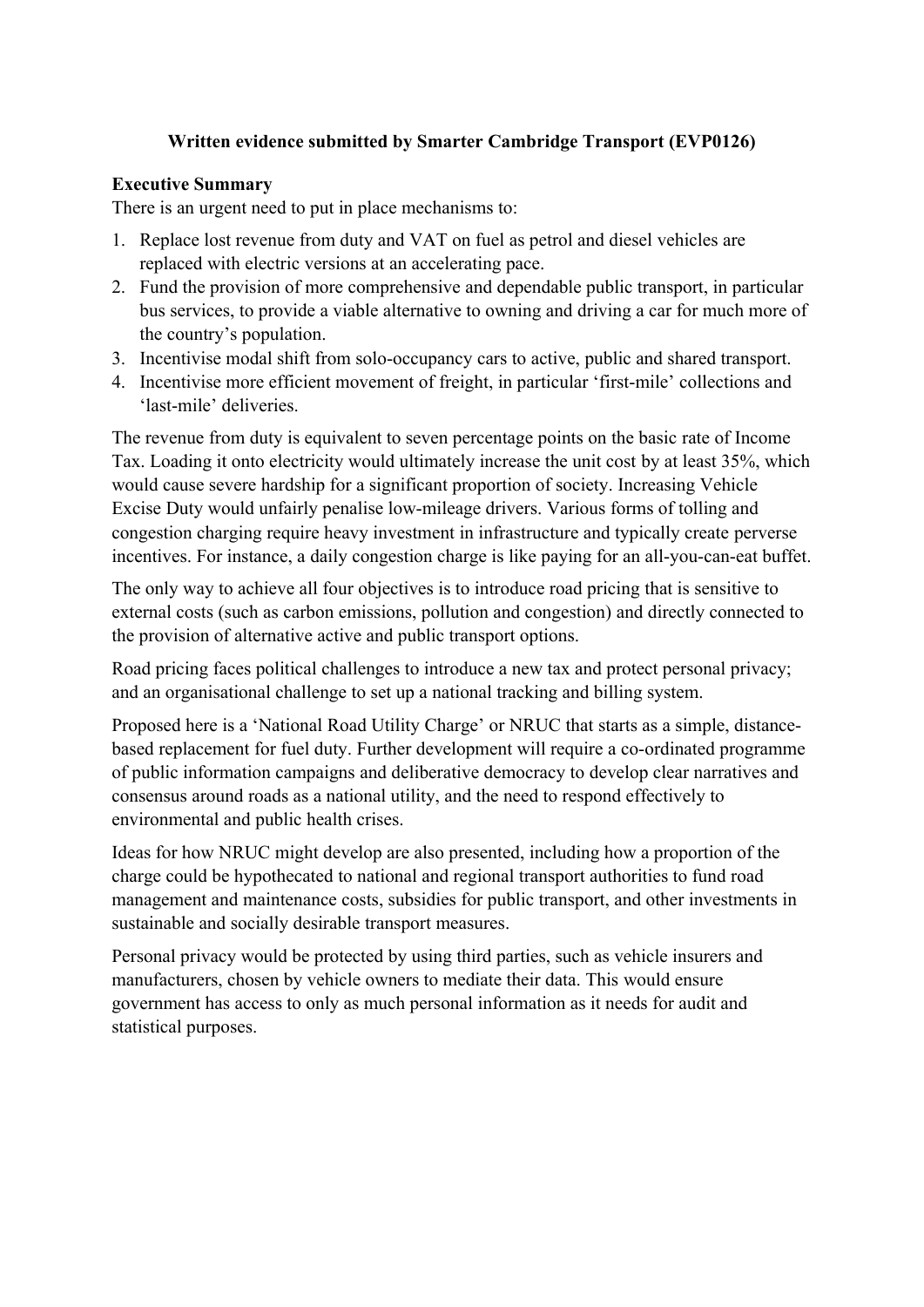#### **About the author**

The author, Edward Leigh, holds an MSc in Transport Economics from the University of Leeds Institute for Transport Studies, gained with distinction in 2019. His thesis explored modelling of innovative interventions in the Cambridge road network to give more road space and traffic signal time incrementally to buses, cycles and pedestrians, without causing intolerable disruption to general traffic.

He founded a transport think tank and campaign group, [Smarter](https://www.smartertransport.uk/) [Cambridge](https://www.smartertransport.uk/) [Transport](https://www.smartertransport.uk/) in 2015, which he still leads. The group advances sustainable, integrated and equitable transport for the Cambridge region. It has forensically analysed the business cases for several of the region's transport schemes, and has proposed many innovations to improve provision for active and public transport, including travel hubs (also called mobility hubs), Inbound Flow Control (more efficient than traditional bus lanes), and 'lollipop' routing of buses in cities, such as Cambridge, where radial roads are connected by in an inner ring road.

#### **Challenges**

The following challenges provide strong motivations for redesigning how the use of motor vehicles is taxed.

#### **Decarbonisation**

The Paris Agreement<sup>1</sup> and Climate Change Act<sup>2</sup> recognise the urgent need to reduce emissions of greenhouse gases (principally carbon dioxide and methane). Although there is a tendency to talk about 'net zero' as a target in a particular year (2050 in the case of the UK), this is largely irrelevant to what is actually driving climate change, which is cumulative emissions – the sum of annual emissions that accumulate in the atmosphere. This gives rise to the concept of a total carbon budget, from which each country draws down each year.

According to climate modelling by the Intergovernmental Panel on Climate Change (IPCC),<sup>3</sup> the world has a carbon budget for cumulative emissions from 2020 of 495 gigatonnes of  $CO<sub>2</sub>e$  in order to have a 50% chance of limiting the average global temperature rise to 1.5 $°C<sup>4</sup>$ . Warming beyond that is likely to trigger irreversible, runaway ecosystem changes that will make much of the inhabited world uninhabitable, especially coastal regions and low-lying islands.

Road transport accounts for 24.3% of the UK's annual carbon emissions, and 21.5% of domestic energy consumption. If consumption/losses by the fossil fuel energy industry are excluded, narrowing the focus to *productive* energy consumption, road transport accounts for 30.8% of emissions and 28.8% of energy consumption.<sup>5</sup>

<span id="page-1-0"></span>Pro-rata by population, the carbon budget for the UK would be  $4,300$  MtCO<sub>2</sub>e, and for UK road transport, around  $1,000$  MtCO<sub>2</sub>e. Annual emissions from road transport are currently running at 110.7 MtCO<sub>2</sub>e/year.<sup>[5](#page-1-0)</sup> Without drastic action, the carbon budget will be **exhausted before 2030.** To have a reasonable chance of staying within budget, emissions in 2030 must be less than half those in 2010.

It is therefore hugely important for the UK to implement policies to reduce carbon emissions from transport rapidly. As other sectors, such as steel and cement production, space-heating and air travel are even more challenging to decarbonise than road transport, government policy should be to decarbonise transport *more* quickly than other sectors.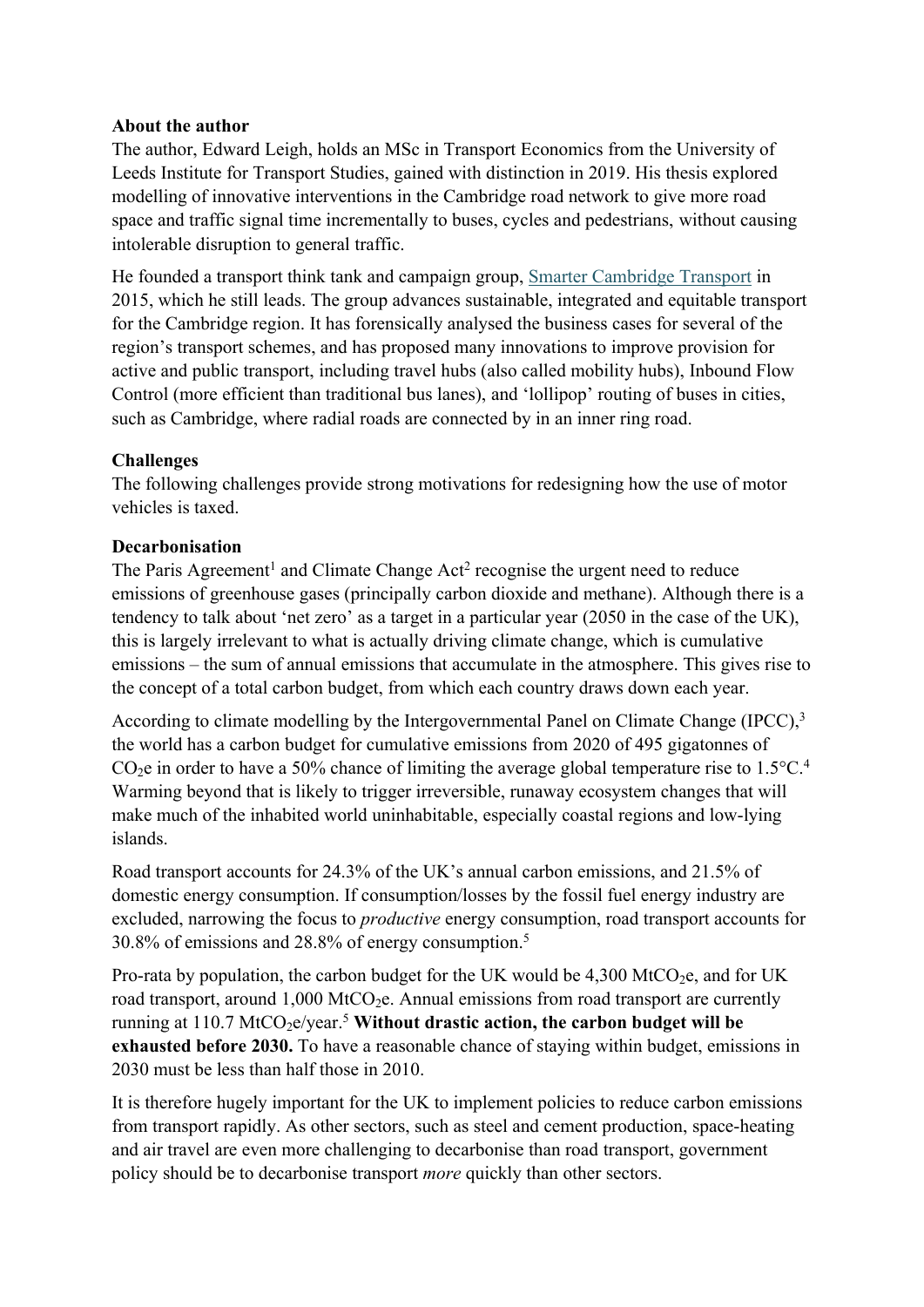**Electrification of road transport alone will not reduce total emissions significantly in the short term**, as any 'green' electricity consumed by transport is not available for existing or future uses, such as powering heat pumps. Until all energy demand can be met by zerocarbon generation, the only way to de-carbonise energy consumption is to reduce it. **For road transport, that means reducing vehicle-miles**, as there are only marginal gains left to be made in vehicle efficiencies.

Halving the UK's transport emissions by 2030 therefore entails a roughly 50% reduction in vehicle-miles. Allowing other sectors more time to adapt requires an even larger reduction in vehicle-miles.

Reducing vehicle-miles without reducing economic productivity requires:

- Modal shift from cars to walking, cycling and other micromobility modes
- Modal shift from cars to public transport
- Ride-sharing to increase car-occupancy rates
- Remote-working from home and co-working hubs
- Video-calling/conferencing instead of (some) in-person meetings
- Consolidation of freight movements to increase vehicle loading and reduce empty-running
- First/last mile logistics completed using smaller, electric and human-powered vehicles

## **The shift to electric vehicles**

As all-electric vehicles become price-competitive with petrol/diesel vehicles on an annualised whole-life cost basis, people will increasingly choose to buy EVs. The tipping point for sales of electric cars is likely to be reached within a few years. It will then be only a few more years before almost all new cars sold are electric.

This is likely to follow a similar pattern to digital camera sales, $6$  which replaced film camera sales in just six years from the tipping point in 1999. In Norway the proportion of electric cars as a proportion of all sales grew from 37% in January 2017<sup>7</sup> to 54% in 2020.<sup>8</sup>

Concern about the effect on public health of vehicle pollution is pushing governments to ban diesel vehicles completely in urban areas (Paris, Madrid, Athens and Mexico City have already set 2025 as their deadlines<sup>9</sup>) and to consider scrappage schemes. These measures will further accelerate the transition to electric vehicles.

The transition may, however, be slowed by lack of charging infrastructure for cars parked onstreet. Although in theory charging points could be integrated into lampposts, most lampposts are not in usable locations (e.g. set back from the kerb, or where a parked car would cause an obstruction).

## *Loss of tax revenue*

Fuel duty raised £27.8 billion for the Treasury in 2018–19. VAT on fuel (which also applies to duty) raised about another £5.7 billion, allowing for VAT reclaimed on business travel, making a total of around £33.5 billion.<sup>10</sup>

One litre of petrol is replaced by about 3 kWh of electricity, and one litre of diesel, by about 3.5 kWh.<sup>11</sup> So, we can also calculate the net VAT revenue from electricity for personal vehicle use if all vehicles were electric.<sup>12</sup> If vehicles are charged with standard-rate electricity (£0.172/kWh inc VAT), the VAT revenue would be less than £1.2 billion. Allowing for most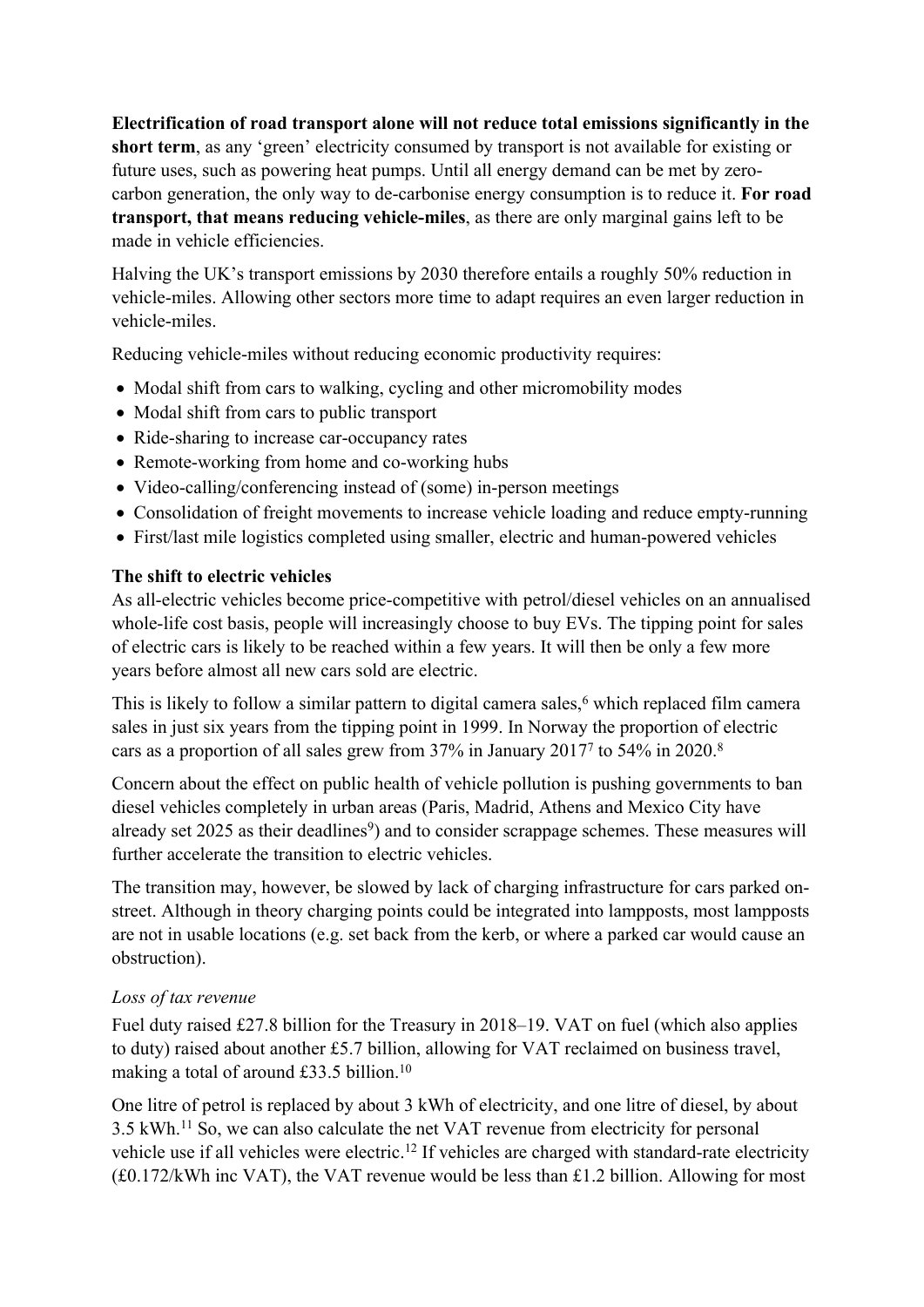charging being overnight at a lower rate (e.g. 10p/kWh inc VAT for Economy 7) and some charging being off-grid from solar panels (i.e. at no cost), the VAT revenue would be substantially less than £1 billion.

There would also be a loss of VAT revenue from vehicle servicing and maintenance, as electric vehicles have fewer moving parts, no need for regular oil changes, and no vehicle emissions tests.

HM Treasury therefore stands to lose at least £32.5 million of annual revenue at an accelerating pace as the transition to EVs passes a tipping point.

#### *Lower marginal cost of driving*

Including VAT, one litre of petrol costing £1.20 is roughly equivalent to 3 kWh of EV charging, costing £0.52 at an average standard unit rate, or £0.30 at an average Economy 7 rate.<sup>13</sup> Someone who switches to an EV and is able to recharge it overnight, will halve or even quarter their per-mile cost. If they can recharge the car from their own solar panels, then the cost per mile will approach zero.

I am not aware of a study that has looked specifically at the change in annual vehicle mileage when a vehicle owner switches to an EV, but basic economic theory would suggest some increase in mileage is inevitable, and a large increase highly possible. Established figures for the elasticity of the relationship between price and vehicle-miles are typically based on studies of small percentage changes in price, which cannot be extrapolated reliably to a percentage change as large or larger than 50%.

It is likely that the annual mileage of EVs is currently constrained by the single-charge range and, perhaps more pertinently, range anxiety – the fear of not being able to find a recharging point before the battery runs flat. As battery capacity increases (because of technological and manufacturing advances), the single-charge range of an EV will become less and less of a constraint. Furthermore, as more rapid-chargers are installed around the country, range will cease to be a constraint. Even though the cost per mile is higher when recharging from a public charge point (ecotricity charges £0.30p/kWh,<sup>14</sup> making the cost-equivalent of a litre of petrol £0.90), it is still cheaper than petrol or diesel. We are therefore likely to see an increase in vehicle-miles as EV adoption accelerates.

#### *Increased demand for electricity*

The shift to electric vehicles will lead to an increase in demand for electricity. In energy terms, the increase will be in the region of two thirds (236 TWh on top of 346 TWh consumed now).<sup>15</sup> Generating capacity to meet peak demand will not increase by anything like as much as that, since most charging will be at off-peak times. This is because vehicle owners can avail themselves of lower rates (e.g. Economy 7) if they recharge overnight. Smart Grid technology (see below) will automate this.

It should be noted that, until all electricity demand can be met by zero-carbon generation, *any* increase in consumption can *only* be met in the short run by increased output from fossil fuel generators. As vehicles, heating and industrial processes increasingly use electricity instead of oil and gas, demand will continue to exceed the available supply of zero-carbon (nuclear, wind, solar and hydro) generation. At least initially therefore, the replacement energy source is fossil-fuel sourced electricity, and the reduction in carbon emissions will be minimal.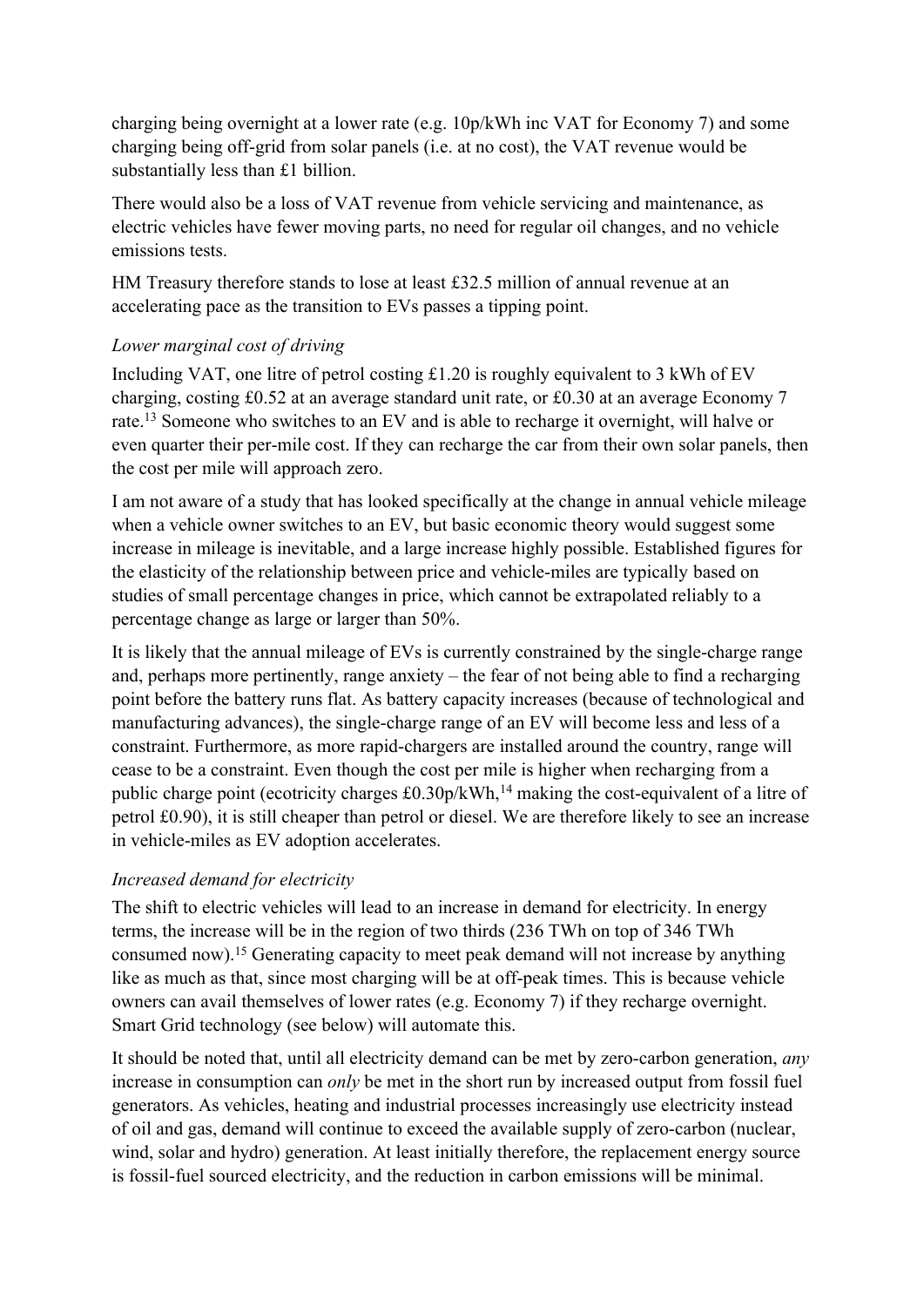**The transition to electrification is** *necessary* **for decarbonisation in the** *long run***, but in the** *short run* **it contributes little benefit. It is for this reason that reducing energy consumption in the short run is unavoidable if the country is to keep within its carbon budget while the energy sector transitions to zero-carbon generation.**

Still, some charging during the day will be needed. For some applications, in particular longdistance haulage and public transport, it's not cost-effective to carry a full day's charge as there is a trade-off between range and the weight of batteries (which themselves require energy to be moved). Recharging at times of peak general demand will require additional generating and/or storage capacity as well as reinforcement of local distribution networks.

Until all energy consumption can be met by net-zero-carbon sources (renewables, nuclear and carbon-captured combustion), any increase in demand can only be met by increasing output from conventional fossil fuel plants – principally, in the UK, gas turbine generators. So, there is a carbon cost to increasing peak demand.

Peaks in demand can be smoothed to some extent using local energy storage, such as vanadium flow/redox, compressed air, pumped liquid storage.<sup>16</sup> These would be recharged from the grid during off-peak periods, and may play in important role at freight depots, bus stations, motorway service stations, and business and retail car parks.

In summary, there will need to be investment in:

- Additional generating capacity
- Grid (electricity distribution network) reinforcement
- Local energy storage
- Smart Grid control systems

All of these have both capital and recurring cost elements, which will need to be covered by a mixture of public and private money, which will ultimately feed through to increased electricity costs and/or higher general taxation.

#### *Smart Grid*

Smart Grid technologies enable dynamic regulation of demand to better match available supply, in particular of zero- and low-carbon electricity sources. At the moment, some large business consumers have contracts that permit their energy supplier to, in effect, remotely turn off appliances. Smart Grid technology would extend this to more consumers, ultimately including all homes. That will mean vehicle charging can be controlled remotely so that demand is shifted from times of peak domestic demand (e.g. early evening) to the night time.

The benefits are twofold: the required installed capacity to meet peak demand is reduced, and renewable generation is not wasted. The first part implies that generating capacity is used more efficiently, so the return on capital is higher and electricity will (in a well-functioning market) be cheaper. The second part will become relevant as wind generation starts to exceed troughs in demand. The Smart Grid will be able to schedule non-time-critical consumption, such as overnight vehicle charging, to coincide with times of high renewable generation.

Smart Grid demand management also extends to regulating stored energy, which includes vehicle batteries. Vehicle-to-grid supply could become an important way to meet peak demand. In other words, vehicles connected to a charger at 5pm for an overnight charge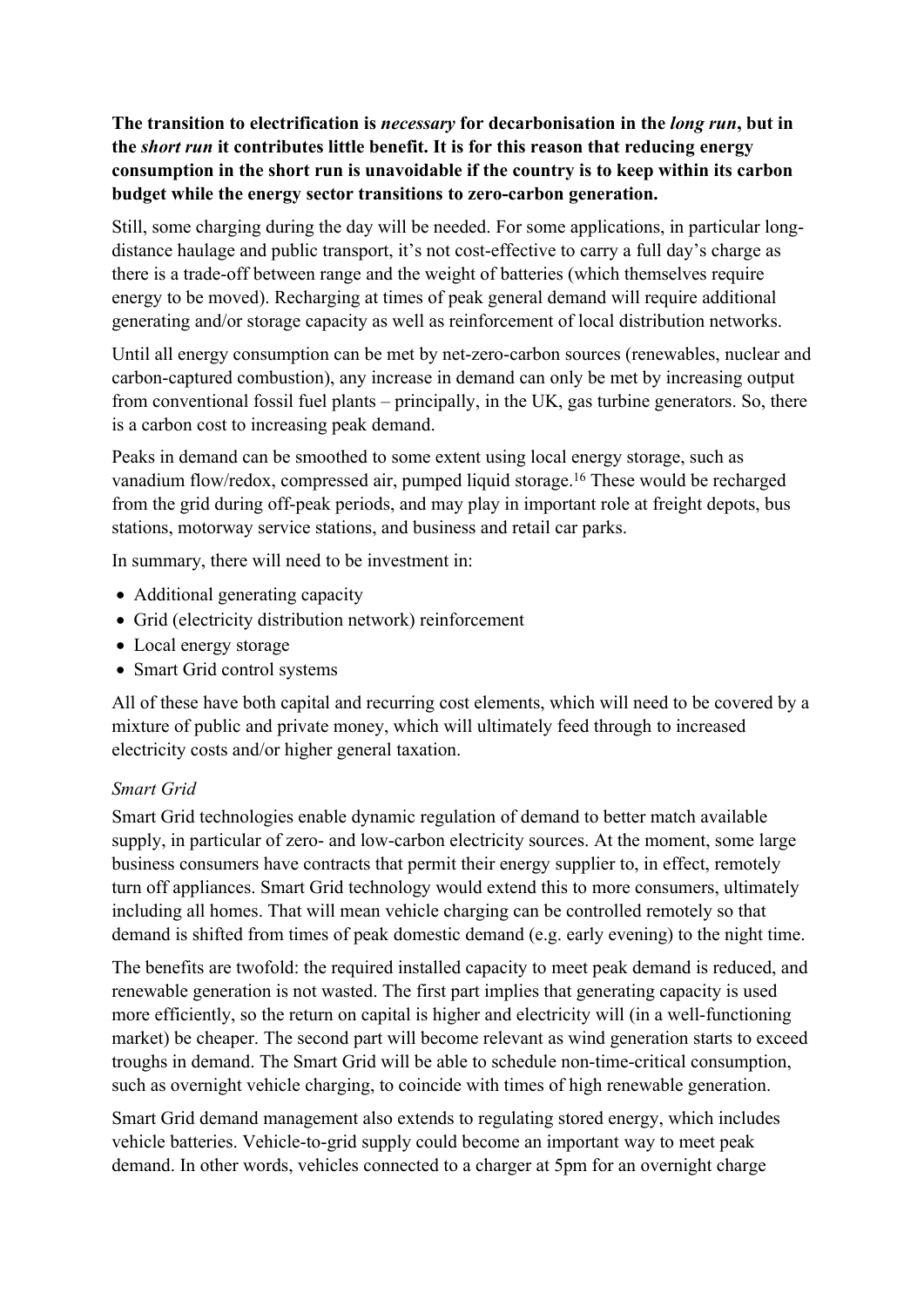could be partially discharged up to 7pm to meet peak domestic demand, then charged later in the night ready for use in the morning.

Smart Grid objectives may in theory be achieved by varying electricity prices by time of day, and programming appliances to respond to price signals. Some customers are already on such tariffs, actively managing their consumption and battery storage on the basis of half-hourly price signals.<sup>17</sup> A number of questions remain:

- There may be no inconvenience in deferring when the car is charged, but is it reasonable that a family should pay more to cook their children's dinner?
- If more than one price is needed, how will consumption be segregated and metered for different uses?
- How will this be rolled out at scale in a reasonable time frame?

It should be noted that the roll-out of electricity Smart Meters has been dogged by delays and technical problems. After more than eight years, still only 35% of meters are smart ("operating in smart mode").<sup>18</sup> Communication of forward price signals is not yet available as part smart metering, and the technology to programme appliances to respond to dynamic pricing is still in its infancy.

#### **External costs**

<span id="page-5-1"></span><span id="page-5-0"></span>Road traffic casualties have a direct cost of £8.3 billion/year.<sup>19</sup> There is also a subjective human cost of living with a disability caused by a collision or the loss of a family member, estimated at £21.2 billion/year.[19](#page-5-0) Air pollution from burning fossil fuels and particulates from tyre and break wear are estimated to cost the NHS £6 billion/year.<sup>20</sup> Physical inactivity, partly owing to overreliance on driving, is estimated to cost a further £0.5 billion.<sup>[20](#page-5-1)</sup> Carbon emissions account for at least another £8.1 billion/year (based on a carbon price of £69/tonne<sup>[20](#page-5-1)</sup>).

These costs alone total over £48.1 billion/year. Vehicle-based taxes net about £40.5 billion/year.<sup>21</sup> Government expenditure on roads of around £10.1 billion<sup>22</sup> leaves a net revenue of £30.4 billion, leaving a shortfall of at least £17.7 billion.

Contrary to popular understanding, vehicle owners do not cover the full costs of driving. There is a large social cost, principally the impacts of carbon emissions and collisions, that is not priced in. A large part of this cost falls on those who walk and cycle, who are at greatest risk of serious injury or death in a collision with a motor vehicle. The cost of public transport also does not reflect its greater safety and lower carbon emissions per passenger-km.

## **Unwittingly, society is subsidising private transport at the expense of active and public transport.**

## **App-based and driverless taxi services**

In cities where app-based taxi services, like Uber and Lyft, operate, there has been an increase in total vehicle-mileage as passengers are drawn away from buses (as well as from private cars and hackneys) and people make more journeys. Analysis of vehicle data in New York City indicates that rapid growth in use of app-based taxi services since 2013 had led to a 7% increase in traffic on the most congested streets in Manhattan<sup>23</sup>, and a 4% decline in bus ridership<sup>24</sup> (before 2013, bus ridership had been growing). A later study found an 8.9% decline in public transport ridership.<sup>25</sup>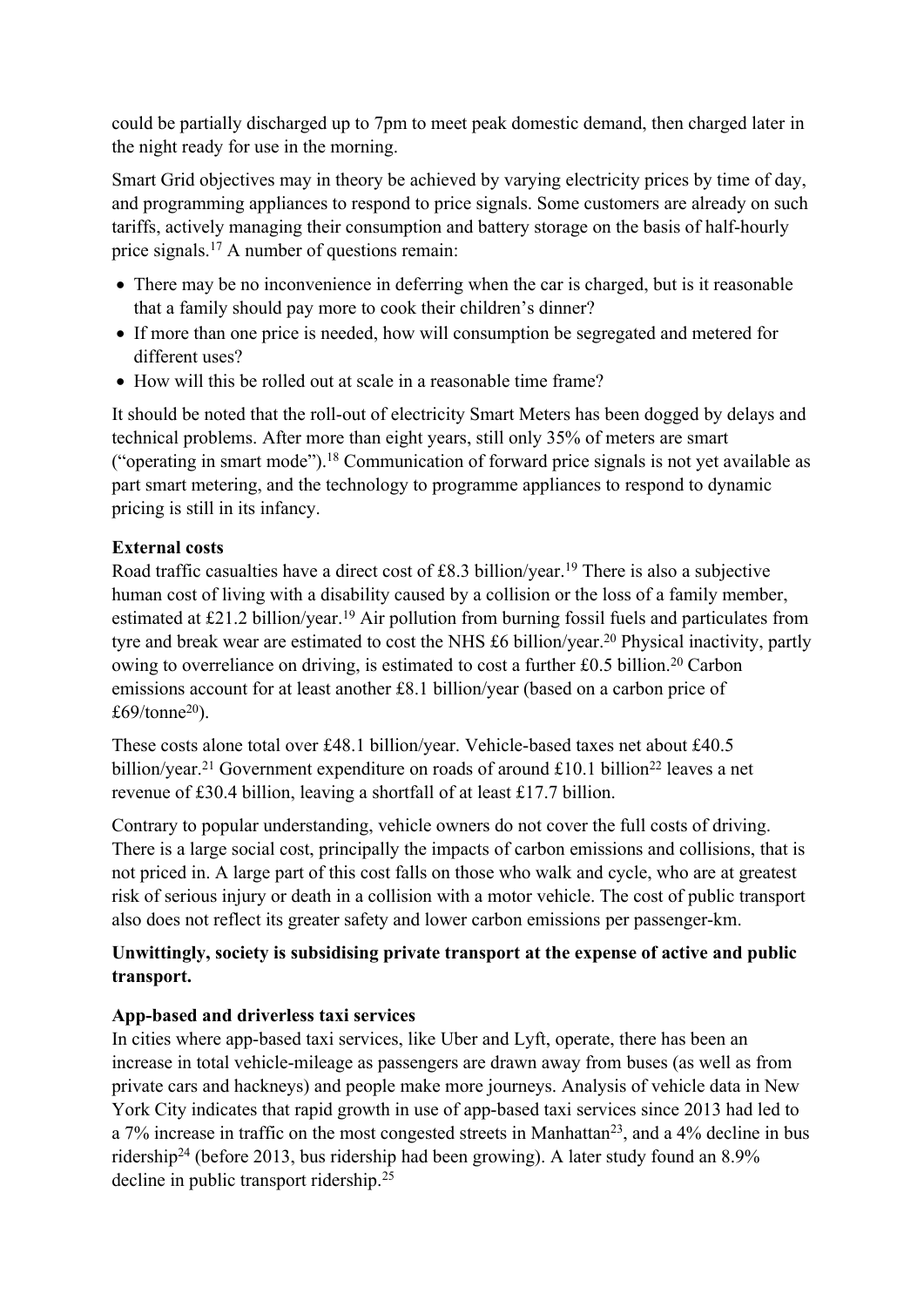If and when they reach maturity, autonomous taxis will compete even more effectively on price with public transport, offering a faster, door-to-door service at a lower price than chauffeured taxis. That is likely to lead to a (further) significant reduction in public-transport patronage, undermining its viability. In urban areas this could lead to a proliferation of congestion, as even two-seater 'pods' are less space-efficient than trains, trams and buses. It will be difficult to reverse this vicious cycle once started, because increased congestion will make buses and street-running trams even less attractive.

#### **Available revenue-raising tools**

#### **Tax on electricity**

As shown earlier, the likely revenue from VAT on electricity to charge EVs is under £1 billion. Raising taxes on electricity to yield the £33.5 billion raised from fuel duty and VAT on fuel would be a contentious move, even if phased in gradually.

It would deter people from making the transition to electric vehicles and heating, which are essential components of a decarbonisation strategy. Any delay is likely to result in an increase in cumulative carbon emissions and more deaths from air pollution.

Concerns relating to social equity could take years to resolve satisfactorily – if ever. In the meantime, the number of EV owners will grow, and they will become a powerful lobby group against increases in electricity prices.

From a transport perspective, a tax that cannot incentivise when and where people drive is of limited use in regulating congestion and air pollution. Transport planners need to be able to improve the speed and reliability of buses and road-running trams in order to incentivise modal shift away from driving. In built-up areas, the scope for building bus lanes is limited, and often at the expense of high-quality infrastructure for walking and cycling, trees and green space, needed for biodiversity, flood-control and shade. Reducing peak traffic flows is often the only way, and certainly the most cost-effective way, to improve public transport.

If tax on electricity were to be raised, these are some options:

## *Replace VAT on electricity with a universal levy*

<span id="page-6-1"></span><span id="page-6-0"></span>VAT is reclaimable by businesses, reducing the gross revenue if all road transport were electric by about 38%.<sup>26</sup> By contrast, the Climate Change Levy<sup>27</sup> is not reclaimable. If the latter replaced VAT at 5%, net revenue would increase by about 60%. It would still be less than £2 billion.

## *Increase the Climate Change Levy on electricity*

If all existing vehicle mileage were by electric vehicles, electricity demand would increase from 346 to 582 TWh/year.[26](#page-6-0) If the Climate Change Levy were to net the same revenue as VAT on electricity plus duty and VAT on petrol/diesel, the rate would need to increase from 0.775p/kWh to 5.8p/kWh.[27](#page-6-1) This would increase the average standard rate (16.4p/kWh ex VAT) by 30.5%, and the average Economy 7 rate (9.5p/kWh) by 52.5%. [27](#page-6-1)

Increasing taxation of electricity would disproportionately hurt the poorest in society, who already struggle to afford the basic essentials, including electricity to power the home. It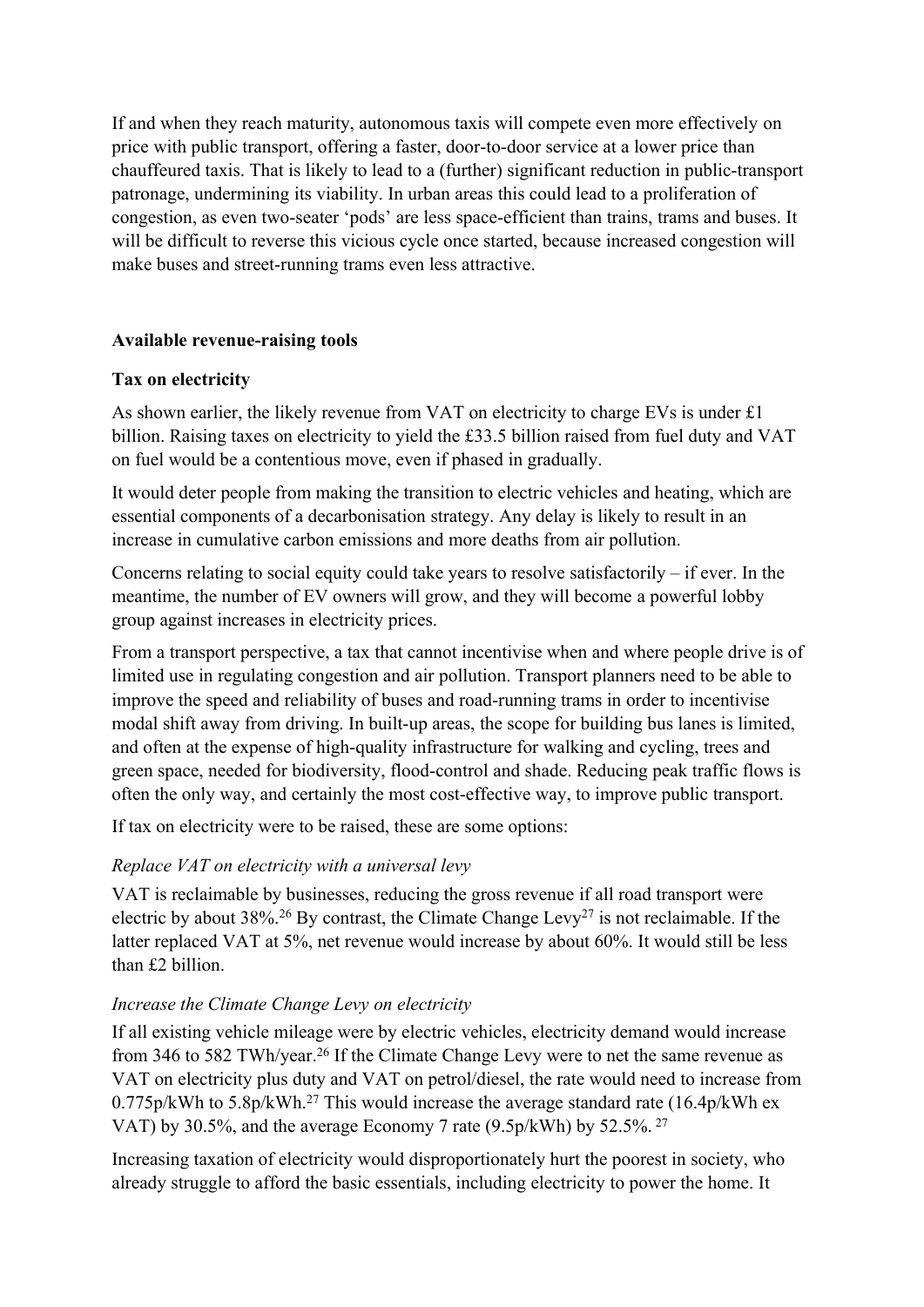would also slow the rate of uptake of EVs and heat pumps, both of which are essential elements of credible strategies to reduce emissions of carbon and air pollutants. Neither outcome is compatible with government policies on social welfare, public health and decarbonisation.

There are two ways this may be mitigated: tier the levy with consumption and/or segregate levy rates by consumption. In both cases the increased levy would need to be phased in gradually to give people and businesses time to adapt.

#### *Tier the Climate Change Levy*

The impact of an increased levy might be made more equitable by zero-rating the levy for the first so many units consumed annually, with the levy increasing in steps with consumption. The challenge would be to set the thresholds and scope equitably. As energy is charged for at the level of homes and businesses, this is not straightforward.

Households vary hugely in their 'essential' consumption of electricity, depending on the number of occupants, the size and age of the building, the type of heating system installed (e.g. storage heaters or a heat pump versus a gas boiler), and whether there is on-site generation (e.g. rooftop solar panels or a combined heat-and-power boiler).

Would an EV mileage allowance be included? If it applied to households that do not have an EV, would it incentivise them to consume energy wastefully for other uses? Would the allowance vary depending on circumstances (e.g. living in a remote rural location or being car-dependent owing to disability)?

It would require a complex and administratively demanding system to assess and reassess a fair zero-rate band on a case-by-case basis. Also, should any business, public sector, charitable or other bodies also be entitled to a zero-rate band? How would that be set?

#### *Vary the Climate Change Levy by use*

A more technical solution could be to meter EV charging separately to general consumption and apply different levies, possibly tiered in each case. Since a car may be slow-charged from an ordinary 13-amp socket, this would require a protocol to be built into the vehicle charging system to accept charge only from a metered supply. This could be part of specifications for the Smart Grid (see above).

However, such a move is likely to be met by considerable resistance from both consumers and vehicle manufacturers. For people to be receptive to Smart Grid technology, they will need to see positive benefits. Being charged more tax is not perceived as a benefit. Conflating the objectives of tax raising with demand management would undermine the latter, resulting in electricity demand having to be met by fossil fuels further into the future, increasing cumulative carbon emissions.

#### **Tax on hydrogen**

Although hydrogen may find a niche in fuelling HGVs, buses and trains, these operate in sectors where any additional taxation may have a net negative impact on economic activity (in the case of freight haulage) and social benefit (in the case of public transport). Therefore, although the opportunity exists to tax hydrogen, it is unlikely to be a major source of revenue to the Treasury.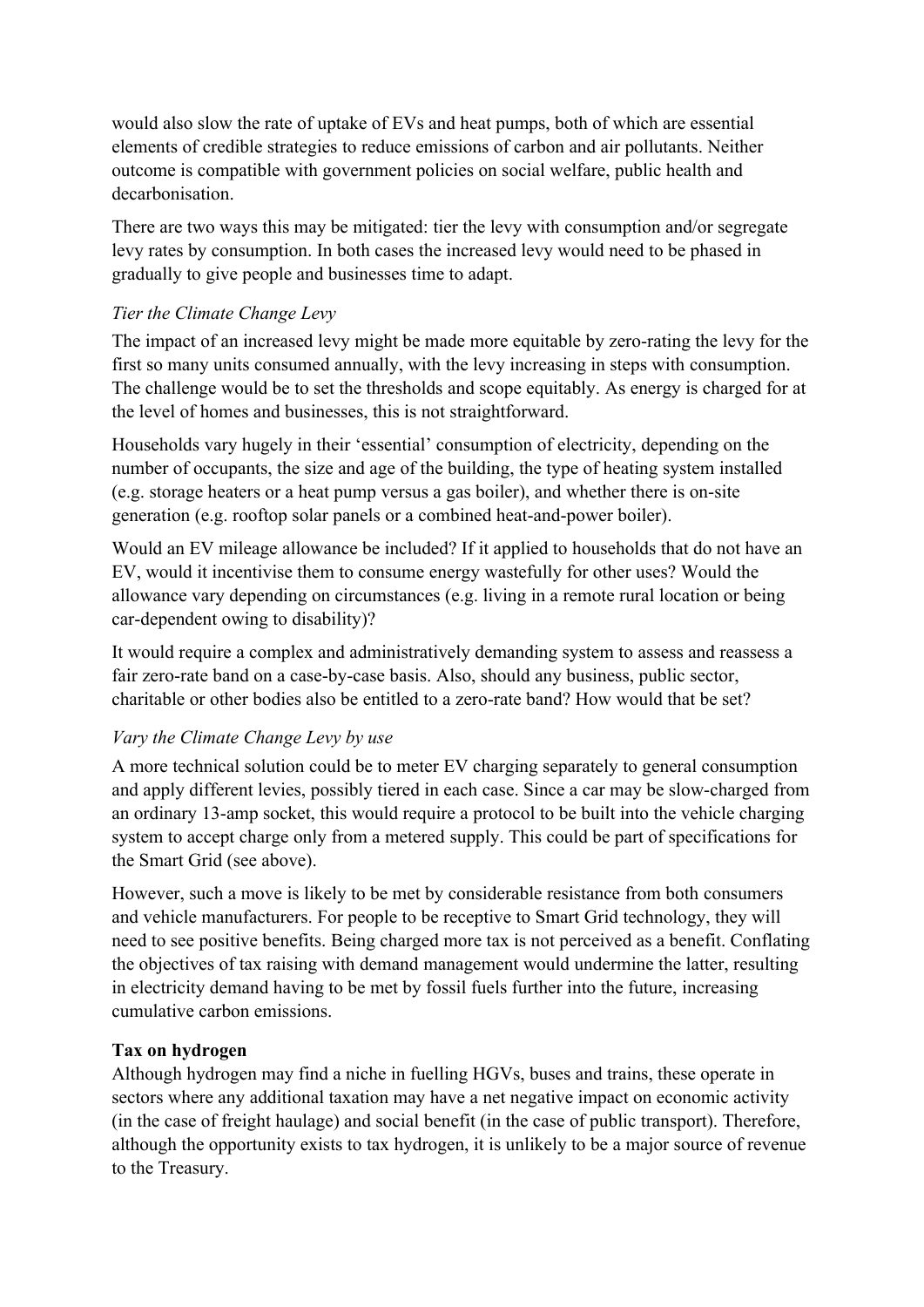#### **Vehicle Excise Duty (VED)**

VED raises £5.9 billion for the Treasury. VED is a useful lever for incentivising car buyers to choose lower-polluting vehicles. However, since it is a flat fee unrelated to vehicle usage, it cannot incentivise changes to driver behaviour. Increasing VED significantly would disproportionately and unfairly hit low-mileage drivers who require a car – perhaps because they live in an isolated location or have caring responsibilities.

An increase in VED might be justifiable where people have access to transport alternatives, in particular in urban areas. Although this would create an incentive to register the car in a lower-cost location (e.g. a second home or that of another family member), this is something vehicle insurers already have to guard against.

It may be more equitable than increasing the cost of residents' parking permits, which do not apply to those who can afford a house with off-street parking, but who nevertheless contribute to local congestion and pollution.

#### **Road tolls**

Road tolls are commonplace on motorways in many countries, from France to China. In the US, tollways typically compete with freeways, offering a faster or shorter journey (similar to the M6 Toll road).

Modern implementations employ automatic number plate recognition (ANPR) cameras rather than tollbooths. This reduces hold-ups for drivers. However, the running costs of both are relatively high: tollbooths require staff and maintenance of equipment; automated tolling requires a back office to manage user accounts, reconcile payments, enforce non-payments, and investigate disputes. A particularly costly overhead is debt collection from overseas drivers: the Dartford crossing reported in an FOI request<sup>28</sup> that  $2\%$  of all crossings by vehicles registered overseas were unpaid during December 2014.

Tolls are generally cost-effective for tunnels and bridges because the alternative route is very much less convenient. (An exception is the Humber Bridge, which ultimately required £150 million debt write-off.) Tolling was rejected for a section of the A14 in part because the impact of traffic using local roads to avoid the toll would most likely have been intolerable for local communities. The public consultation concluded that "tolling is almost universally unpopular."<sup>29</sup>

The M6 Toll is underused. The Highways England 2015 traffic count<sup>30</sup> just north of Royal Sutton Coldfield recorded 47,176 vehicles per day (averaged over 2015), whereas the M6 at Castle Bromwich carried 134,457 vehicles per day. Assuming the toll is already set at the 'sweet spot' to maximise revenue to Midland Expressway Ltd, the only way currently to increase usage would be for Government to subsidise the toll. There would be a welfareeconomic argument in favour of doing this as it would yield time savings for new users of the M6 Toll and remaining users of the M6.

## **Congestion charge (daily fee)**

Most existing congestion charges require payment of a fixed fee to enter, and in most cases, move around in, a controlled zone for a fixed period (typically a calendar day). In the UK only London ( $\text{\textsterling}15/\text{day}^{31}$ ) and Durham ( $\text{\textsterling}2/\text{day}^{32}$ ) have congestion charging. London's charge is supplemented by a ULEZ charge<sup>33</sup> for higher-emissions vehicles of £12.50/day or, for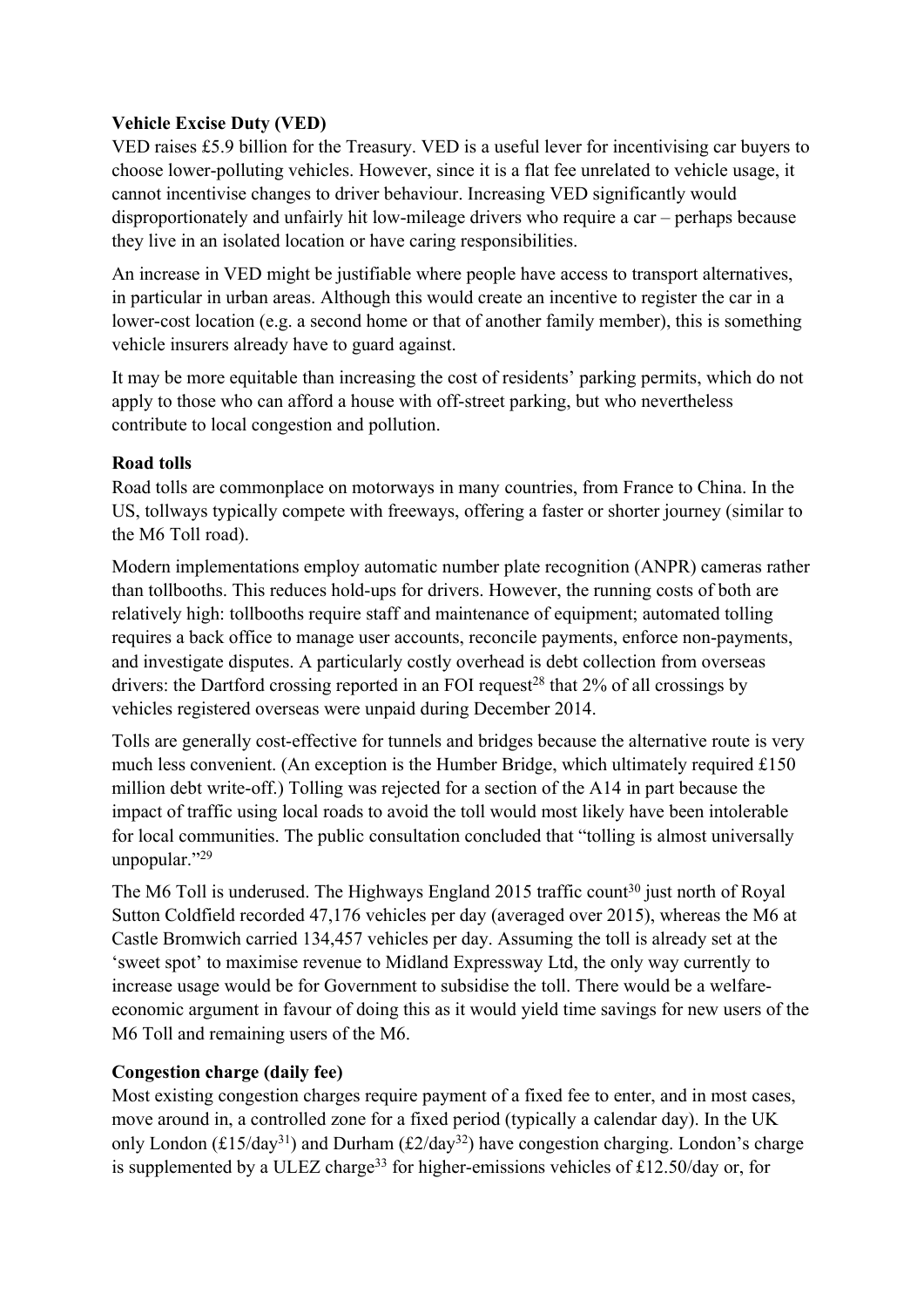HGVs, £100/day. Other cities have considered but rejected a congestion charge: Manchester and Edinburgh, in referendums; Cambridge, in a political change of heart.

One major problem with a daily charge is that the incentive is binary: either don't drive today or drive as much as you like. It is effective at deterring many residents from driving into the congestion charge zone; but anyone who accepts the charge (personally or for a business) has no incentive to minimise the distance they drive.

Paying the charge can be interpreted as *buying the right to drive*, leading to an expectation of priority over people walking or cycling ("I've *paid* to use this road!"). This argument is already used frequently by road users to claim priority over people cycling or walking, who haven't paid "road tax" (which may be interpreted as shorthand for Vehicle Excise Duty and fuel taxes).

#### **Congestion charge (control points)**

It is possible to make congestion charging less binary by charging vehicles as they pass through control points. These may form a cordon (as they do in Stockholm and Gothenburg, Sweden) or be distributed around a city (as in Singapore). The fee charged may vary during the course of a day, creating an incentive not to drive in peak hours.

The fee in Stockholm<sup>34</sup> varies by time of day between 11kr ( $\approx$ £1) and 45kr ( $\approx$ £4) and is the same at every control point except the Essingeleden motorway. The maximum daily charge is 135kr (≈£12).

The fee in Singapore<sup>35</sup> varies by both time of day and location. Pre-COVID, the fee could be up to S\$6 (£3.40), but is more typically S\$0.50 (£0.28) or S\$1 (£0.56). Fees are reviewed regularly. Traffic in Singapore is still below the level it was in 1975, before a congestion charge ("Area Licensing Scheme") was first introduced.

Both of these systems are effective in their respective cities, but they depend on a considerable amount of infrastructure in the form of cameras, communication systems and, in the case of Singapore, in-vehicle transponders with payment card readers. To install infrastructure like this across the whole of the UK would be hugely expensive and timeconsuming.

## **Road pricing**

Road pricing has been on the agenda for over sixty years, at least since the Smeed Report<sup>36</sup> published in 1964. It treats roads like a utility, such as water or electricity, consumed on a pay-as-you-go basis.

At a minimum, it can be based on a regular record of mileage driven – equivalent to utility meter readings. A charge is calculated by multiplying the mileage driven by a per-mile rate determined by certain fixed characteristics of the vehicle, such as carbon emissions, fuel economy and weight. As such, it would apply in a similar way to fuel duty.

If not only miles, but vehicle time and location are tracked, then the per-mile rate may vary. A higher rate may be applied when and where roads are heavily congested and on infrastructure that is currently tolled. A lower rate may be applied on isolated rural roads. This allows external costs, such as carbon emissions, pollution and congestion, to be reflected in the charge, and for rural communities to receive fairer treatment.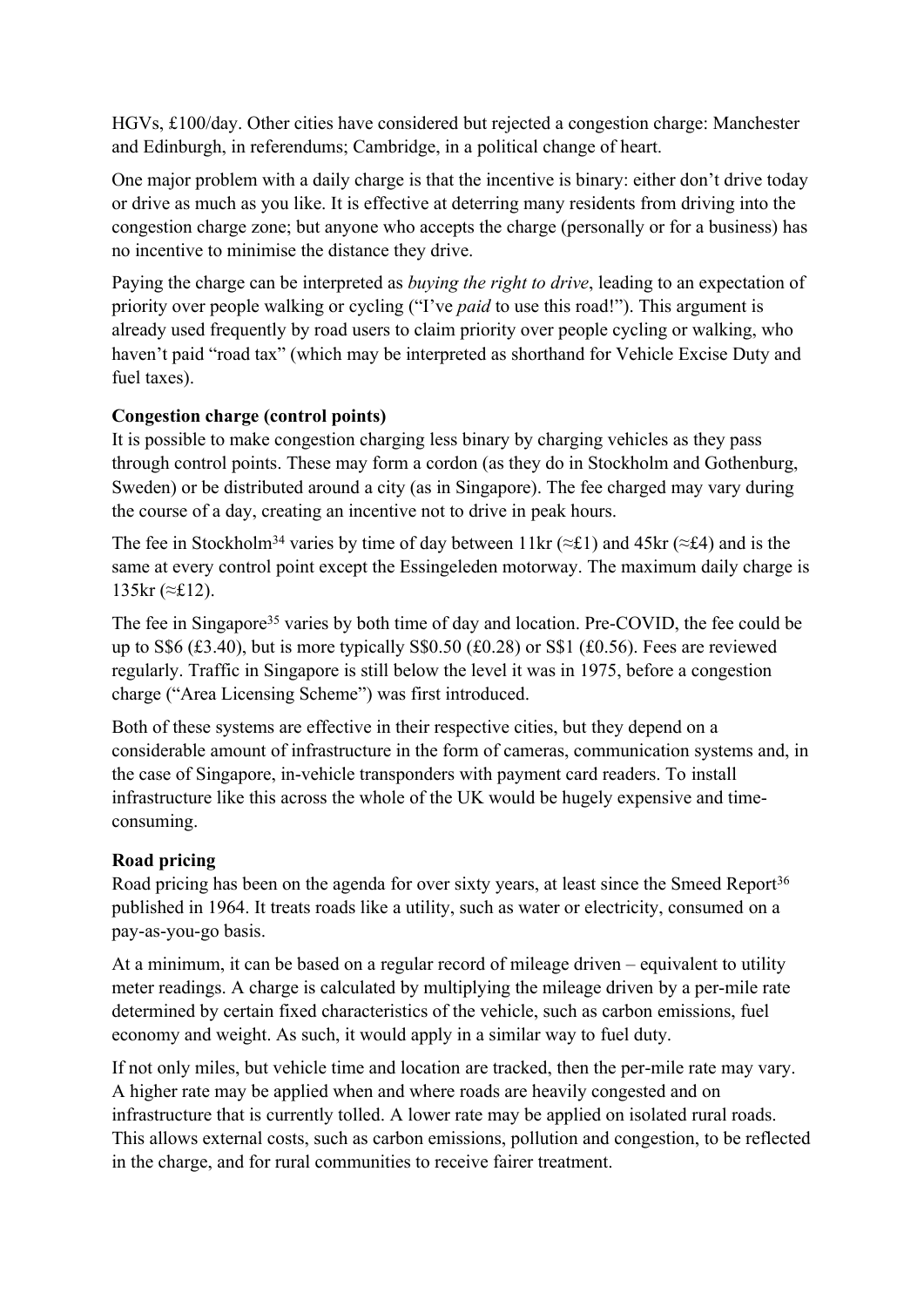With location information, it becomes possible to hypothecate a portion of the charge to the appropriate national or regional transport or highway authority. This could create a fair and reliable funding stream for transport and highway authorities to cover road lighting, policing, management, maintenance and renewal.

One factor determining the charge could be the availability of alternative local transport options. If that also determined the proportion hypothecated to the local transport authority, it would create a double incentive: local authorities would, in effect, receive a return on any investment in active and public transport; car drivers would be incentivised to mode-shift from driving to the new alternatives. This overcomes the chicken-and-egg debate, in which local residents resist demand-management measures because the alternatives to driving are inadequate; but local authorities have insufficient resources with which to improve the alternatives.

Singapore is currently planning the next generation<sup>37</sup> of its congestion charge system, using in-car GNSS<sup>38</sup> receivers to charge based on distance driven, time of day and location. This should be studied as a pilot for a future UK road pricing scheme.

#### **Obstacles to introducing road pricing**

#### **Public attitudes**

It is human nature for people to resist something that will cause them loss of wealth, privilege, comfort or agency. Even when there is a corresponding benefit, the painful anticipation of loss is felt more acutely than the pleasurable anticipation of gain.

Road pricing triggers every one of these loss-aversions: people fear it will cost them more; that they will lose social status and comfort if they walk, cycle, or sit or stand on public transport; and that the choice to make this change will be forced upon them.

Fortunately, humans are social creatures, prepared to make and accept changes that go against their perceived best interests. This can be because they respect a majority view; or because they derive a sense of meaning in being part of a collective endeavour; or because they are pulled along or shamed by peer pressure; or because they feel altruistically towards others who will benefit from their loss.

But the path to acceptance is difficult. It requires, at a minimum, honest and respectful communication; empathetic engagement; and transparent and inclusive decision-making.

An Ipsos MORI poll in December 2020 "found six in ten Britons supporting the introduction of schemes involving charging motorists a fee for driving in and around towns and city centres if they are designed to reduce traffic congestion and improve the local environment e.g. by reducing emissions, or to raise revenue to invest in transport. This has not always been the case; a survey [Ipsos MORI] did in 2007 using the exact same question found higher levels of opposition than support." <sup>39</sup>

<span id="page-10-0"></span>As this shows, attitudes to road pricing have shifted significantly in recent years, in large part because of greater awareness and concern for the health impacts of air pollution. This is reflected in how people responded to the Ipsos MORI poll when the question referred explicitly to air quality: "while a fifth, 21%, oppose schemes in principle, this drops to 15% if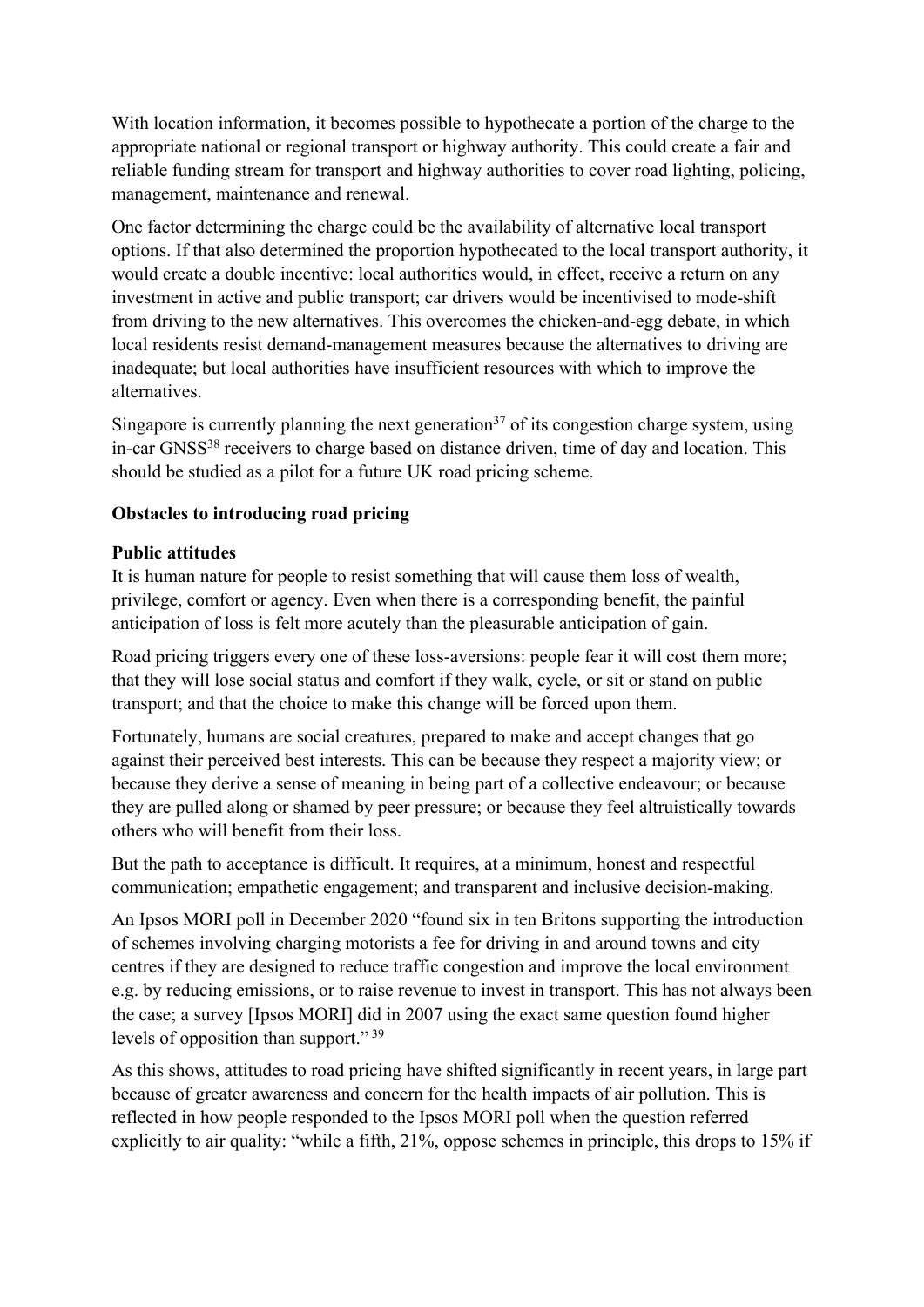charges are higher for more polluting vehicles and just 14% if schemes are used to improve air quality." [39](#page-10-0)

The conclusion of the survey report summarises the position well:

*Road pricing might be inevitable, but if it is to avoid becoming a "poll tax on wheels", it needs to make sense to the public emotionally as well as rationally. That means solving more than a Treasury problem; it means delivering tangible social benefits as well as fiscal ones." [39](#page-10-0)*

## **Monitoring infrastructure and billing systems**

Specifying, commissioning, installing and testing infrastructure to monitor all vehicle movements will take several years. We no longer have that much time to implement road pricing: the tipping point for sales of electric vehicles will be within the next few years; climate, ecological and public health crises are already upon us. The only way to introduce road pricing quickly is to start with the minimum of infrastructure.

To avoid the cost of developing a completely new billing system, there would be less risk in working with companies that have an existing relationship with vehicle owners, such as insurers and manufacturers. If government focuses on defining standards, specifications and drawing up necessary legislation, the private sector can develop the required back-end systems.

#### **Objectives**

In designing a solution, these four policy objectives must be satisfied:

## *1. Replace fuel duty revenue lost as electric vehicles replace petrol/diesel vehicles*

Fuel Duty currently raises around £28 billion for HM Treasury each year. VAT on fuel raises somewhere around another £5 billion. As the proportion of electric vehicles in the UK rises, this revenue will be replaced by VAT on the electricity used to recharge them. If all vehicles today were electric, the VAT revenue would be less than £1 billion. By way of illustration, compensating for this reduction in revenue by an increase in Income Tax would require a rise in the basic rate from 20p to 27p in the pound.<sup>40</sup>

*2. Fund more comprehensive and dependable public transport provision across the country* Funding for public transport, in particular bus services, is insufficient to provide the quality and capacity of service needed to be a viable and attractive alternative to driving for more than a small minority of the UK population. Public subsidy of public transport is entirely justified on grounds of net social benefit, which takes into account the non-monetised external costs of private transport and benefits of public transport. For bus services to offer the same level of dependability as railway or tram services, more and consistent funding must be provided to transport authorities. This will require additional tax revenues (as well as additional borrowing to fund capital investments).

## *3. Incentivise modal shift from solo-occupancy driving to active and public transport*

Cars are a convenient but highly inefficient mode of transport for most trips. Per person-km, active and public transport require substantially less energy and manufactured materials, occupy less road-space, and emit less pollution and  $CO<sub>2</sub>$ . However, the marginal cost of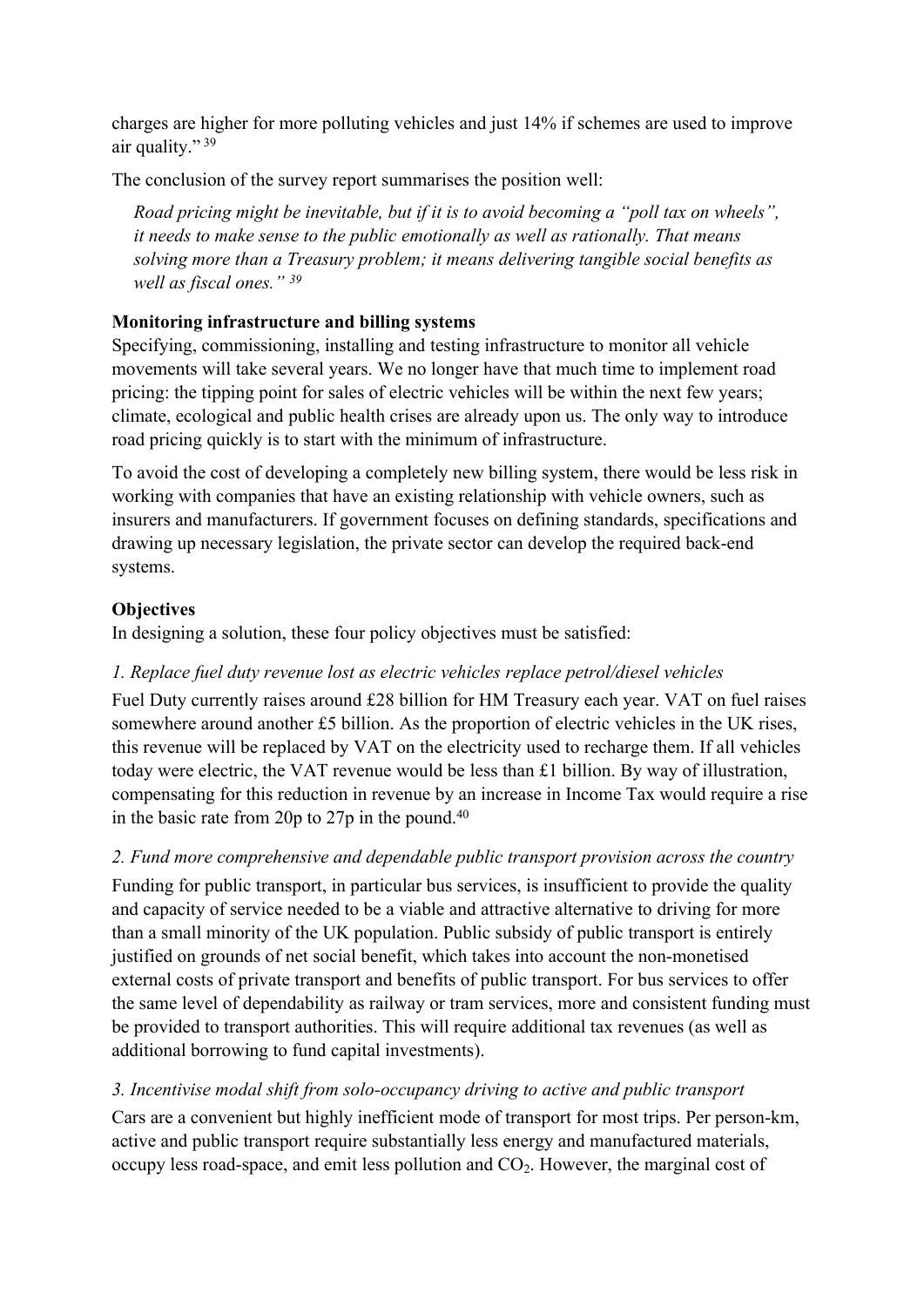driving (fuel and parking) is typically much lower per person-km than the marginal cost of public transport. For electric vehicles, the marginal cost is lower still – in some circumstances, less than a quarter that of an equivalent petrol or diesel vehicle. This not only strengthens the cost advantage of driving over public transport, it creates an incentive to drive more: to commute further and to make more and longer discretionary trips. This will consume more energy, generate more particulate emissions from tyre wear, and exacerbate road congestion.

The more specific objectives are therefore to:

- Reduce aggregate vehicle mileage so as to reduce energy consumption, carbon emissions, air pollution and congestion.
- Create new active, public and shared travel options for more people so as to improve public health and promote economic and social mobility.
- Reduce vehicle ownership by choice, reducing the embodied carbon of transport.

#### *4. Incentivise more efficient and sustainable movement of freight*

The largest growth in vehicle-miles in recent years has been in the freight sector, in particular last-mile deliveries of Internet orders. In the 25 years to 2019, the vehicle-mileage of light commercial vehicles increased 106%, whereas total vehicle-mileage increased just 36%.<sup>41</sup> This is largely as a result of growth in same-day (e.g. grocery) and next-day deliveries, the inefficiency of which is clear: multiple couriers call at different houses in the same street. Subscription services like Amazon Prime encourage people to order items for next-day delivery when this isn't necessary, either because it's not time critical or the buyer could easily have placed the order a day or more earlier.

To reverse this trend and reduce the associated emissions of carbon and pollutants, logistics companies need to change operating practices, and their customers need to make more efficient demands. Financial incentives, and possibly regulations, are needed to encourage logistics companies to co-operate to consolidate freight movements more efficiently; to share regional and local hubs; and make more use of smaller electric and human-powered vehicles for 'first-mile' collections and 'last-mile' deliveries.

It may also be necessary to impose a tax on inefficient practices, such as long-distance nextday delivery, to exaggerate the economic incentive for customers to plan ahead and consolidate orders.

#### **Outline solution**

The road pricing solution proposed is designed to address each of the above objectives sequentially, rather than in parallel. This will create a simpler, more comprehensible narrative for the introduction of road pricing, and for each step in its development. Using deliberative democratic techniques, co-ordinated with public information campaigns, there is a good likelihood that government can gain widespread public acceptance and compliance, rather than relying on imposition and enforcement.

The working name for the road pricing charge is 'National Road Utility Charge' (NRUC). This is based on the principle that roads are a type of utility for which users should pay, just as for water or electricity. It avoids the term 'tax' which is negative.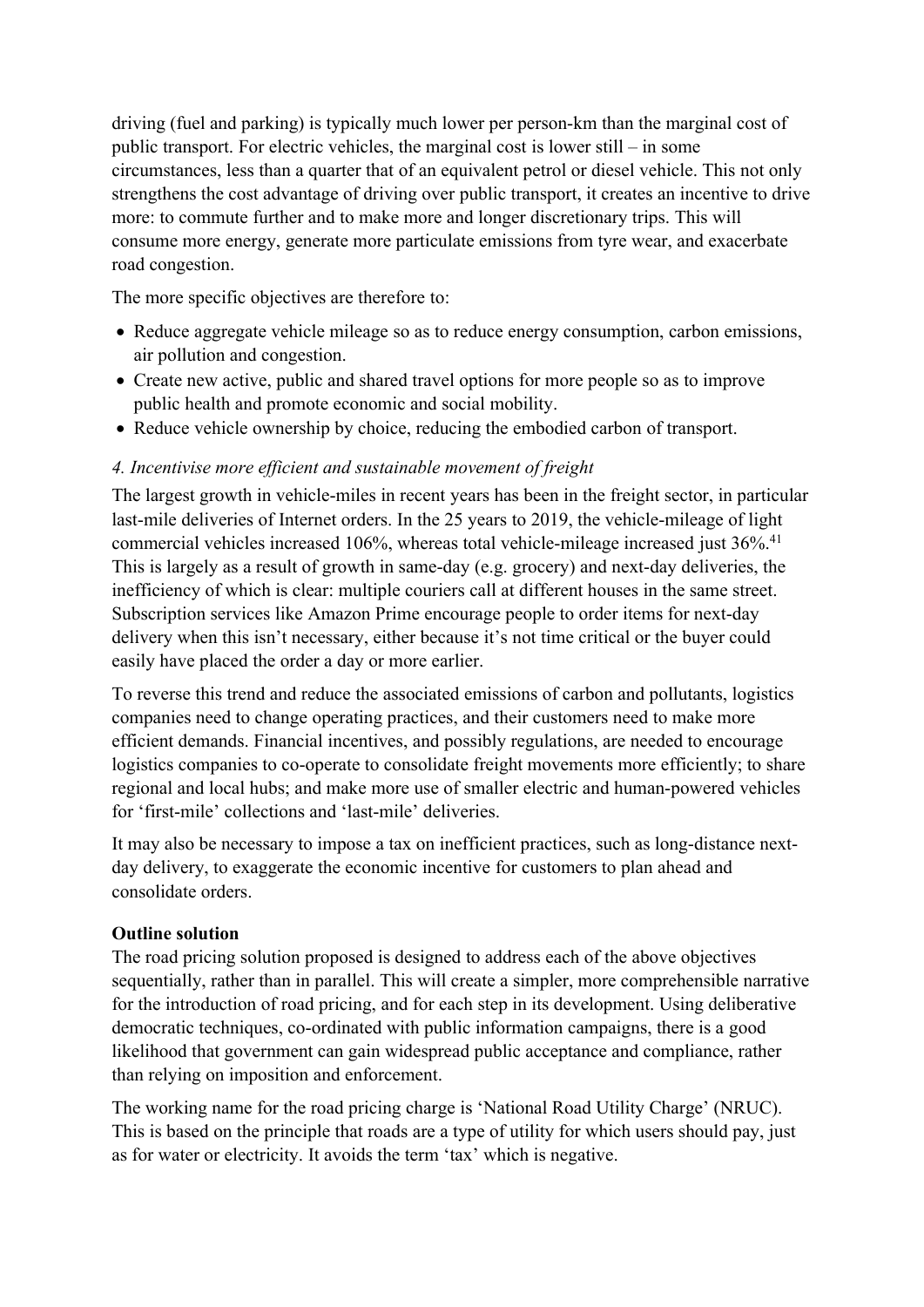Phasing implementation avoids many of the risks of 'big bang' IT projects (such as the NHS patient record system, Lorenzo, abandoned at a cost of  $£10bn^{42}$ . The initial implementation, in phase 1, is simple and requires the minimum of infrastructure, admin and IT systems. The per-mile rate is based only on fixed characteristics of the vehicle. Phase 2 develops funding mechanisms to direct some NRUC revenue consistently to national and regional transport authorities, in part to invest in public transport. Phase 3 develops NRUC to be based on other factors, such as driving location and time, in order to start incentivising changes to personal and business transport choices.

What follows is an illustration of how NRUC might be implemented. The process of designing the scheme, in particular the use of citizens' juries and assemblies, may arrive at something quite different.

#### **Phase 1**

#### *Introduce road pricing as a simple like-for-like replacement for fuel duty*

'Like-for-like' means both revenue-neutral to the Treasury and cost-neutral to the consumer. This may be achieved by setting the mileage rates to closely approximate fuel economy. Simplicity ensures the public message is easy to communicate, and avoids dependence on complex, bespoke IT system, failures of which would be a PR disaster. Managed well, most people's reaction to the change should be neutral.

Since people are used to paying fuel duty in a small instalment each time they fill up their vehicle, it will be important to give them the ability to pay NRUC in monthly instalments on a day of their choosing. The billing system will need to accept forecasts of expected mileage and issue refunds and demand balancing payments as actual mileage readings are submitted (as frequently as the vehicle owner likes – at a minimum, six-monthly). The system could operate in a similar way to Self-Assessment Income Tax payments, where underpayments require a balancing payment and interest; and overpayments earn interest.

Two groups of consumers in particular stand to lose out, and should therefore be offered a tapered discount:

- Businesses that currently reclaim VAT.
- Owners of electric vehicles, who pay only VAT on electricity.

Garages conducting MoTs already make an official record of odometer readings. These may be used to verify the validity of owner-supplied readings. For cars under four years old, the owner is required to take the car to an authorised garage at least annually to have an odometer reading taken. This follows the pattern used by utility companies, which accept customer readings but also contract meter readers to take an official reading periodically.

#### *Appoint Authorised NRUC Collectors*

For reasons of personal privacy and system resilience, vehicle tracking data should probably be mediated by non-governmental organisations (e.g. insurers and vehicle manufacturers). These 'Authorised NRUC Collectors' calculate vehicle owners' liabilities and handle billing. They make returns to HMRC, just as VAT-registered businesses do for VAT. They send summarised data to DVLA/HMRC, and anonymised data to ONS for statistical analysis. This ensures that government has only what it needs for reconciliation and audit purposes, and for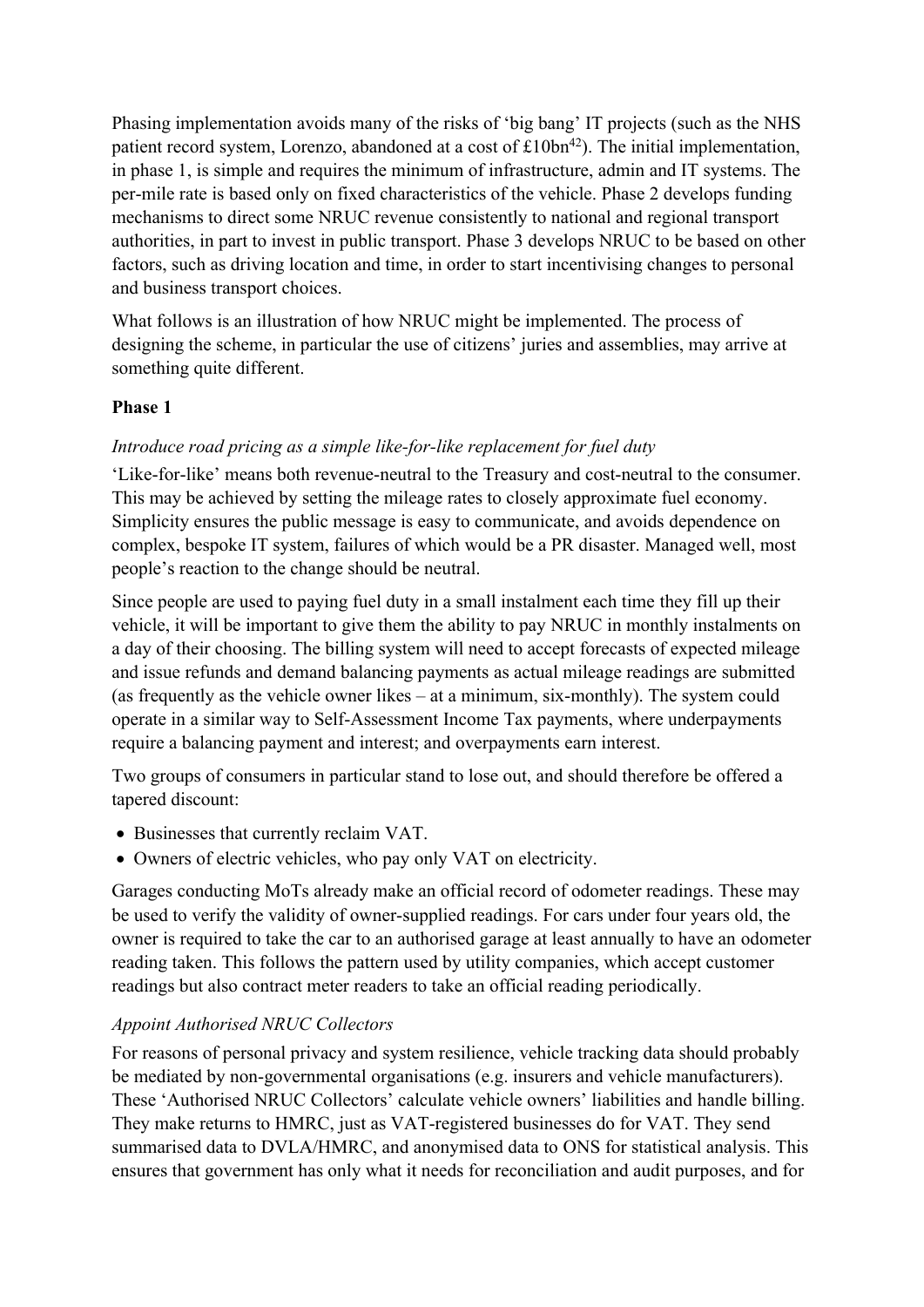managing and planning the road network. Access to personal travel data requires a court order.

In the first place, they will just be taking odometer readings, but some will be involved in piloting Vehicle Smart Meters (see below).

## *Develop NRUC calculator*

A simple online calculator could show people what their expected annual NRUC liability will be, alongside an estimate of their current expenditure on fuel duty and VAT. The site could also accept submissions from people stating what their actual expenditure is, so that discrepancies in the proposed NRUC banding can be identified before the charge goes into effect.

It must be developed with an open API (programmable interface) so that journey planning apps can obtain trip costs. This will become important in Phase 3, when the mileage rate will vary by road and time of day.

## *Pilot Vehicle Smart Meters*

Trialling of Vehicle Smart Meters starts to define and test technical specifications for the meters, back-end system, communications, data security and integrity. Data collected is used to model revenues and behaviour changes from different pricing structures. Incentives to take part in trials include:

- No need to submit odometer readings manually.
- No missed readings or resulting penalties.
- More accurate NRUC bills and payments.
- Lower car insurance premiums (as already happens).

Vehicle Smart Meters would be powered by the vehicle's battery and use public data networks to transmit readings securely and reliably. The technology is already well established, so it would mostly be a matter of developing systems standards and processes for the NRUC.

## *Bill tolls and zone-based charges with NRUC*

Significant cost-savings may be achieved by using NRUC to bill bridge and tunnel tolls, and charges to enter low emission and congestion charge zones. At this stage the ANPR equipment to detect vehicles would still be needed, but the record would be transmitted to the vehicle's Authorised NRUC Collector.

## **Phase 2**

## *Increase the total revenue from NRUC to exceed that of fuel duty*

The increase in revenue may be realised, at least in part, from gradual elimination of the tapered reliefs required in Phase 1. This would largely avoid negative distributional effects, as the groups that would end up paying more are businesses and current owners of EVs. Businesses are used to adjusting their products/services and prices to variations in input costs; given sufficient notice and tapering, increased driving costs will not cause undue disruption, any more than do normal fuel price fluctuations. Owners of electric vehicles, at least today, are almost exclusively in higher wealth and income brackets, and so should experience no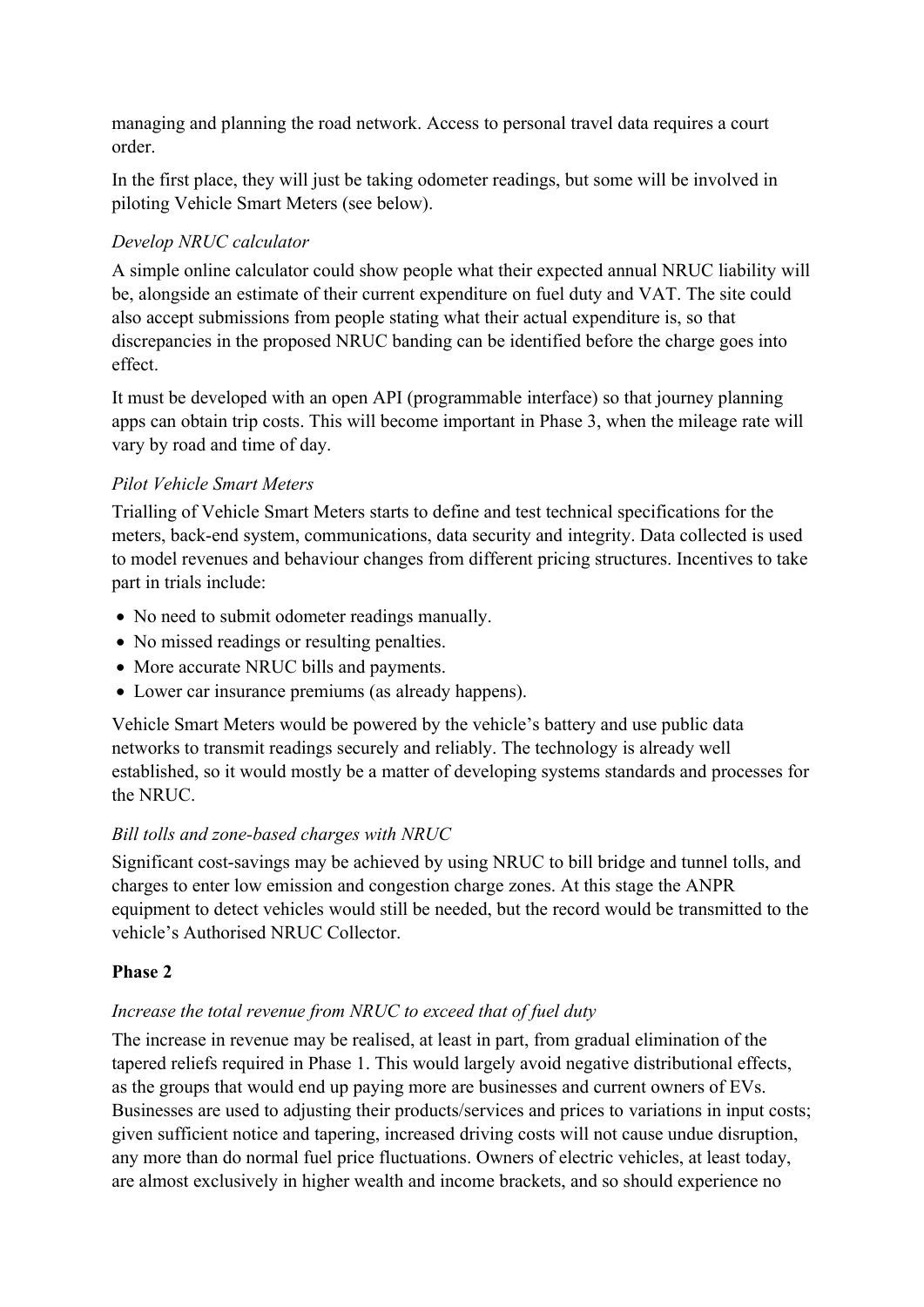hardship from paying more for driving. Since EV costs are falling, and total cost of ownership is already at or below that for petrol/diesel vehicles, a tapered introduction of NRUC should not deter new buyers of EVs.

The justification for raising additional revenue must be explained to the public in clear and honest terms. It is about building an environmentally sustainable and socially equitable future. It's a transfer of money from a mode of transport that makes inefficient use of public road infrastructure, causes damage to the environment and people's health, and excludes a significant proportion of the population who cannot drive or cannot afford to drive. The beneficiaries will be the growing number of users of active, public and shared transport options, which make efficient use of public infrastructure at a low environmental cost, and which provide social and health benefits to a wider range of the population, in terms of age, physical and mental abilities and wealth.

#### *Refine mileage rates*

Although initially per-mile rates would be set to mimic the cost of fuel duty, rates should evolve to take better account of external costs and benefits. For instance, the weight of a vehicle determines more than just its fuel consumption: the damage to roads and adjacent buildings increases with the fourth power of the axle weight.<sup>43</sup> The design of a vehicle can have dramatically different severities of injury in the event of a collision. These additional external costs should be reflected in those vehicles' per-mile rates.

#### *Hypothecate portions of NRUC to national and local highway authorities*

Devise mechanisms for portions of the revenue to be channelled directly to highway authorities to fund the management and maintenance of the road network, subsidies for public transport, and future investment.

Work also starts on on designing and implementing mechanisms by which regional transport authorities may set NRUC premiums at a local level in Phase 3, with the additional revenue channelled back to them.

## *Install Vehicle Smart Meters in all vehicles*

Once specifications have been finalised, meters can be manufactured and installed in all vehicles in readiness for Phase 3.

## **Phase 3**

## *Expand the scope of NRUC to track driving location and time*

This is the most challenging and complex phase, as its aims are to shift incentives away from solo-occupancy driving towards active, public and shared transport, and to incentivise more efficient movement of freight.

It needs to be implemented in an equitable way, which is not the same as maintaining the status quo. Change must be directed by clear and democratically agreed objectives. Technology must be employed to serve not determine or constrain those objectives.

It is important for public messaging to make clear that external costs are real, and that NRUC will be redress unfairnesses with current vehicle taxation. It must acknowledge at an early stage that some people will pay more to drive and explain why.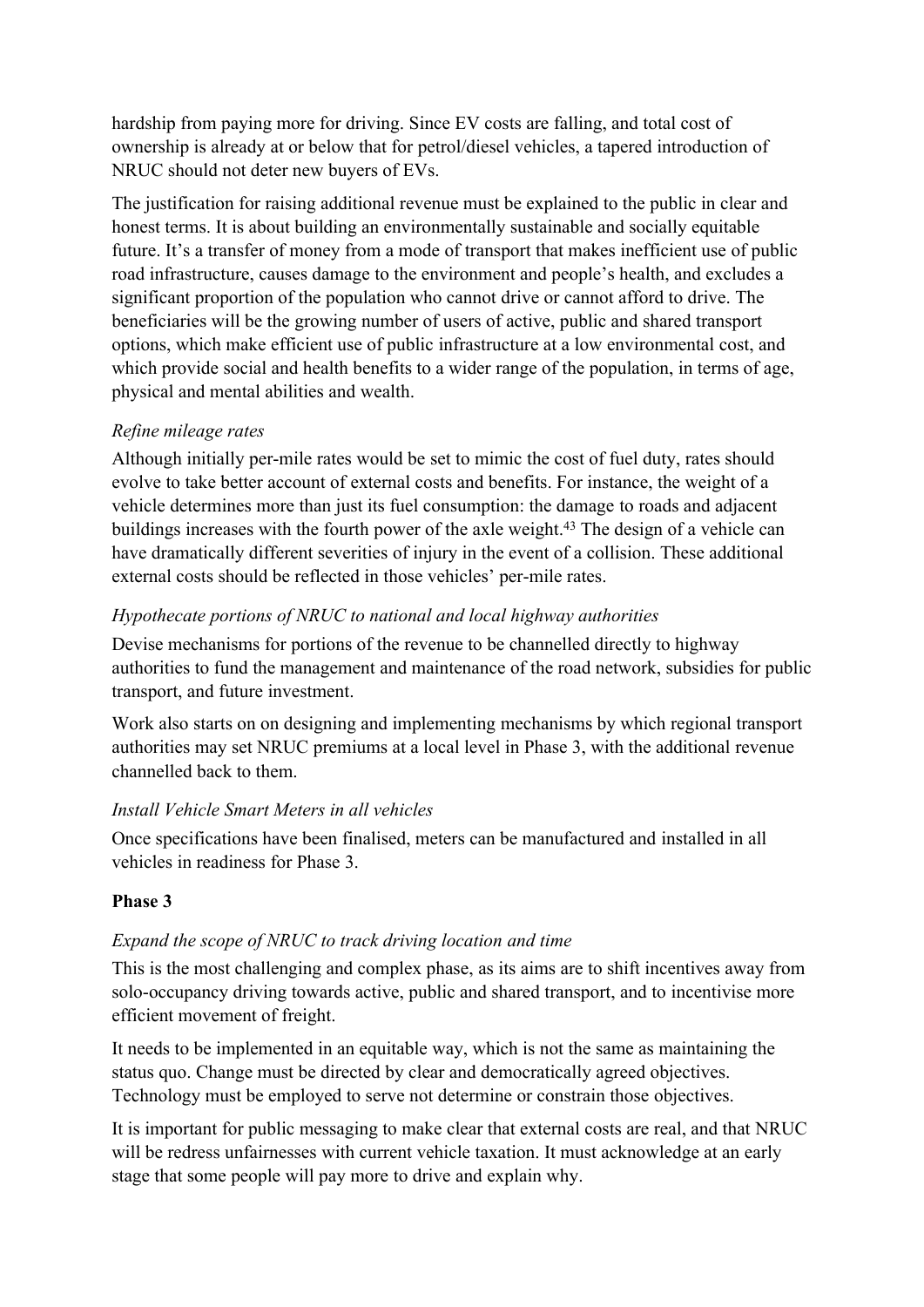## *Update NRUC calculator*

The online NRUC calculator developed in Phase 1 would give people an accurate prediction of trip costs. The API ensures this information can be provided through any journey planning app. This will allow people to plan their route and time of travel to minimise the cost, if that is important to them.

#### *Hypothecate portions of NRUC to regional transport authorities*

Enable regional transport authorities to set variable premiums on NRUC for travelling on specific roads at certain times. This would permit transport authorities to incentivise vehicle drivers to change their mode or time of travel or route to reduce congestion and pollution. The money raised is channelled back to the relevant transport authorities to fund subsidies for public transport, and other investment in active and public transport.

#### *Decommission tolls and zone-based infrastructure*

Tolls and zone-based charges, already billed via the NRUC, can now be triggered when the Vehicle Smart Meter records that it has crossed a virtual toll gate or entered a charging zone. Therefore, the road-side vehicle detection equipment can be decommissioned, saving maintenance and renewal costs.

#### **Conclusion**

The climate emergency and rapidly approaching tipping point in the sales of new electric vehicles necessitate urgent action from the government. Road pricing is the only mechanism available that can both raise revenue and alter transport behaviours to reduce vehicle-miles.

The design and implementation of a National Road Utility Charge (NRUC) described here illustrates a practical way in which to introduce road pricing quickly and with minimal risk. It would replace and supplement fuel duty as a government revenue stream. It would radically overhaul how transport infrastructure and services are funded. And it would provide a sophisticated tool for influencing people's transport choices.

However, in order to gain popular acceptance and compliance, the government should draw on deliberative democratic techniques, such as citizens' juries and assemblies, co-ordinated with public information campaigns, to agree the principles, objectives and practicalities of the road pricing system it implements.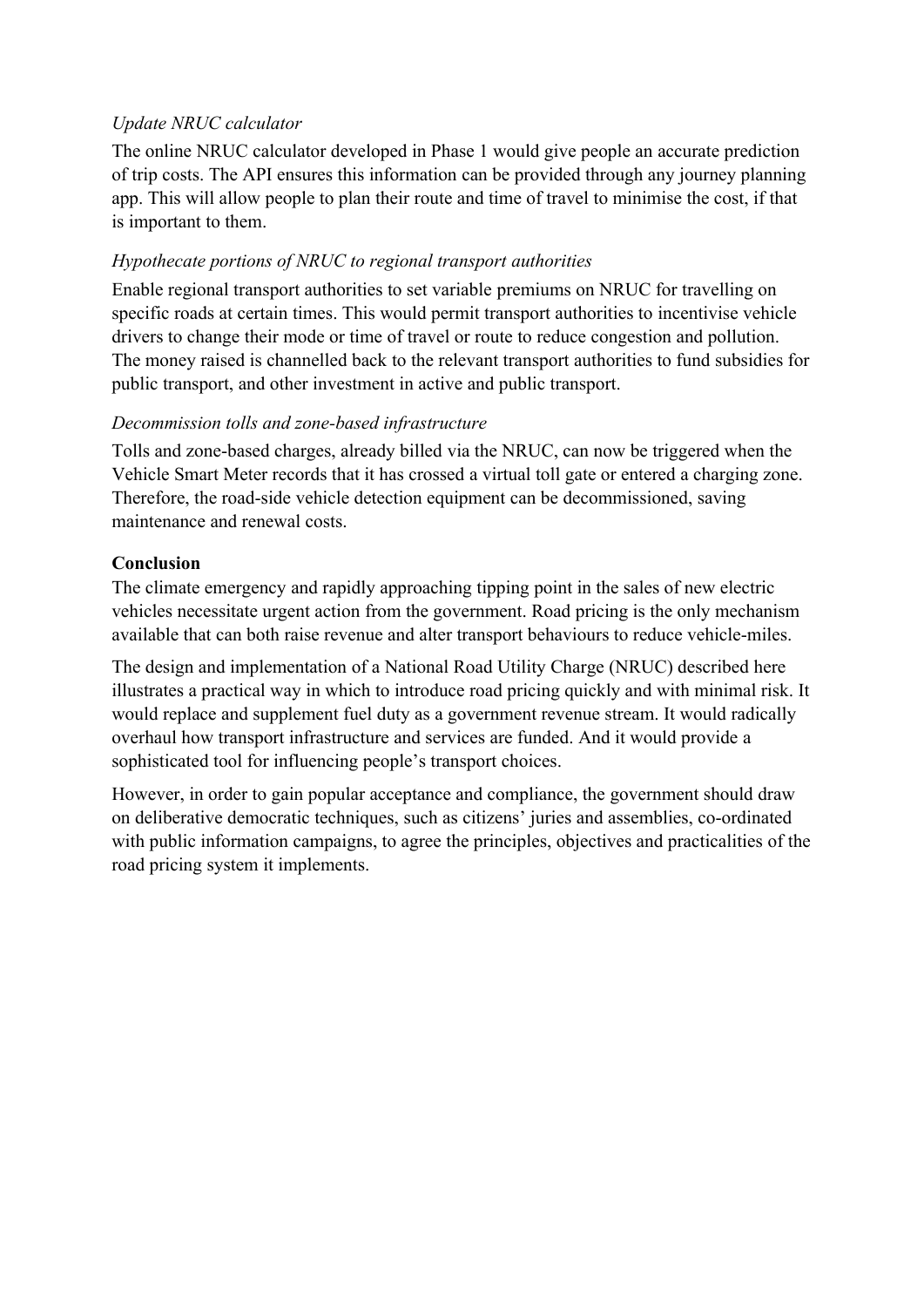#### **Statistics**

*Figures relate to 2019 or 2018–19 unless stated otherwise.*

<span id="page-17-3"></span>

| Table 1: Tax revenue to HMRC (UK) |  |  |  |  |
|-----------------------------------|--|--|--|--|
|-----------------------------------|--|--|--|--|

| Fuel duty <sup>44</sup>                                        | £27.8 billion |
|----------------------------------------------------------------|---------------|
| Net VAT on fuel (excluding VAT-recoverable vehicle usage – see | £5.7 billion  |
| Table 9)                                                       |               |
| Vehicle Excise Duty <sup>45</sup>                              | £7.0 billion  |
| HGV Road User Levy <sup>46</sup>                               | £0.2 billion  |
| Bus Service Operators Grant (BSOG) <sup>47</sup>               | -£0.2 billion |
| <b>Total</b>                                                   | £40.5 billion |

<span id="page-17-0"></span>*Table 2: Cost breakdown of a litre of fuel*

|                       | Per litre | Percentage | Annual revenue              |
|-----------------------|-----------|------------|-----------------------------|
| Petrol/diesel pre-tax | £0.4205   | 35.0%      |                             |
| Duty                  | £0.5795   | 48.3%      | £27.8 billion <sup>48</sup> |
| VAT $@20\%$           | £0.20     | 16.7%      | £5.7 billion <sup>49</sup>  |
| <b>Pump price</b>     | £1.20     | 100%       |                             |

<span id="page-17-4"></span>*Table 3: Government expenditure on roads<sup>50</sup>*

| National roads | £4.8 billion  |
|----------------|---------------|
| Local roads    | £5.3 billion  |
| <b>Total</b>   | £10.1 billion |

<span id="page-17-1"></span>*Table 4: Cost of road traffic casualties<sup>51</sup>*

| Medical & ambulance            | £1.7 billion  |
|--------------------------------|---------------|
| Policing                       | £0.2 billion  |
| Insurance & damage to property | £6.0 billion  |
| Lost output                    | £4.4 billion  |
| Human costs (subjective)       | £21.2 billion |
| <b>Total</b>                   | £33.5 billion |

<span id="page-17-2"></span>*Table 5: Annual environmental and public health costs*

| Carbon emissions (118 <sup>52</sup> Mt CO <sub>2e</sub> @ £69/tonne <sup>53</sup> ) | £8.1 billion   |
|-------------------------------------------------------------------------------------|----------------|
| Health impacts of air pollution <sup>54</sup>                                       | £6 billion     |
| Health impacts of inactivity <sup>55</sup>                                          | $£0.5$ billion |
| Health and economic impacts of social isolation                                     | unknown        |
| Biodiversity loss from new/expanded roads                                           | unknown        |
| <b>Total</b>                                                                        | £14.6+ billion |

<span id="page-17-5"></span>*Table 6: Income Tax*

| Revenue per penny on the basic rate of Income Tax <sup>56</sup> | £4.45 billion |
|-----------------------------------------------------------------|---------------|
|-----------------------------------------------------------------|---------------|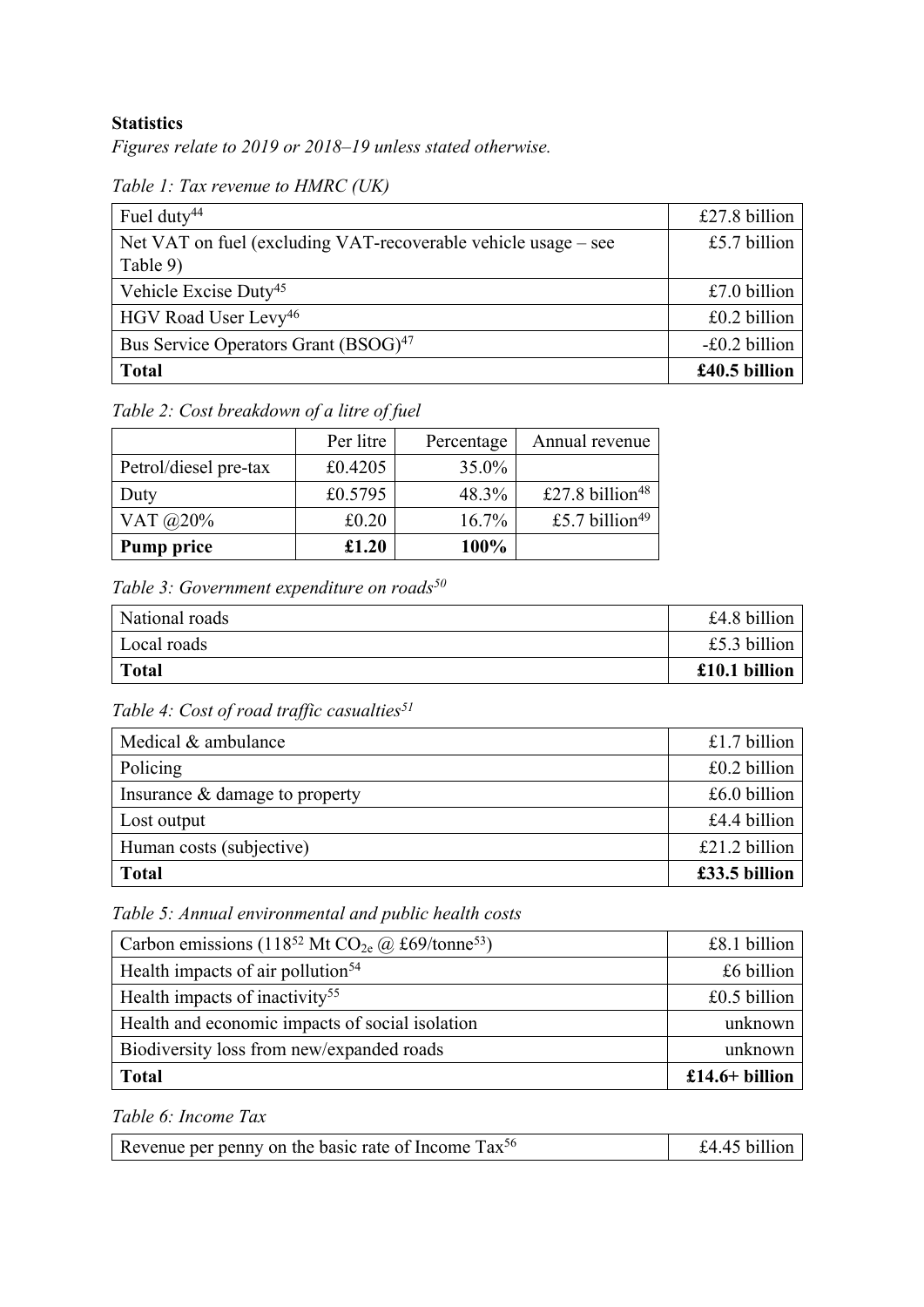<span id="page-18-1"></span>

|                     | Licensed <sup>57</sup> | Total distance driven <sup>58</sup> | Average distance |
|---------------------|------------------------|-------------------------------------|------------------|
|                     |                        |                                     | driven           |
| Cars and taxis      | 32.66 million          | 447.8 billion km                    | $12,600$ km/year |
| Light vans          | 4.12 million           | 89.4 billion km                     | 19,900 km/year   |
| Heavy goods         | 0.50 million           | 28.0 billion km                     | 54,800 km/year   |
| vehicles            |                        |                                     |                  |
| Buses and coaches   | $0.15$ million         | 3.9 billion km                      | $24,300$ km/year |
| Motorcycles         | 1.25 million           | 4.8 billion km                      | $3,500$ km/year  |
| <b>All vehicles</b> | 38.68 million          | 573.8 billion km                    | 13,600 km/year   |

*Table 7: Vehicles (Great Britain)*

<span id="page-18-3"></span>*Table 8: Fuel consumption (UK)<sup>59</sup>*

|                         | <b>Petrol</b>  |                | <b>Diesel</b>  |                |
|-------------------------|----------------|----------------|----------------|----------------|
|                         | million tonnes | billion litres | million tonnes | billion litres |
| Cars and taxis          | 11.3           | 15.1           | 10.7           | 12.9           |
| Light vans              | 0.2            | 0.3            | 5.8            | 7.0            |
| Heavy goods<br>vehicles |                |                | 6.3            | 7.6            |
| Buses and coaches       |                |                | 1.0            | 1.2            |
| Motorcycles             | 0.2            | 0.3            |                |                |
| <b>All vehicles</b>     | 11.7           | 15.7           | 23.8           | 28.6           |

<span id="page-18-0"></span>*Table 9: Estimated personal/business split*

*See Tables 7, 8, 11, 12 for sources for these figures.*

|                                      | <b>Personal</b>       |          | <b>Business</b>     |       |
|--------------------------------------|-----------------------|----------|---------------------|-------|
| Vehicle types                        | Cars & motorcycles    |          | Other vehicles      |       |
| Licensed vehicles                    | 33.91 million         | 87.7%    | 4.77 million        | 12.3% |
| Total distance driven                | 452.6 billion km      | 78.9%    | 121.3 billion km    | 21.1% |
| Average distance driven              | 13,347 km             |          | 25,430 km           |       |
| Petrol consumption                   | 15.4 billion litres   | 98.1%    | 0.3 billion litres  | 1.9%  |
| Diesel consumption                   | 12.9 billion litres   | $45.0\%$ | 15.8 billion litres | 55.0% |
| Duty paid                            | £16.40 billion        | 63.7%    | £9.33 billion       | 36.3% |
| VAT paid                             | £5.74 billion         | 100%     | £0                  | $0\%$ |
| Equivalent electricity for petrol    | 73.9 billion kWh      | 98.1%    | 1.4 billion kWh     | 1.9%  |
| Equivalent electricity for diesel    | 72.2 billion kWh      | $45.0\%$ | 88.5 billion kWh    | 55.0% |
| Total equivalent electricity         | 146.2 billion kWh     | 61.9%    | 89.9 billion kWh    | 38.1% |
| VAT $\omega$ 5% on total electricity | £1.20 billion<br>100% |          | £0                  | $0\%$ |
| at average standard rate             |                       |          |                     |       |

<span id="page-18-2"></span>*Table 10: Historical comparison of vehicle-mileage[58](#page-18-1)*

|                                   | 1994<br>Year | 2019<br>rear             | Increase   |
|-----------------------------------|--------------|--------------------------|------------|
| $\circ$ ars and $\prime$<br>taxis |              | $\varDelta\varDelta\tau$ | ററ<br>2J.0 |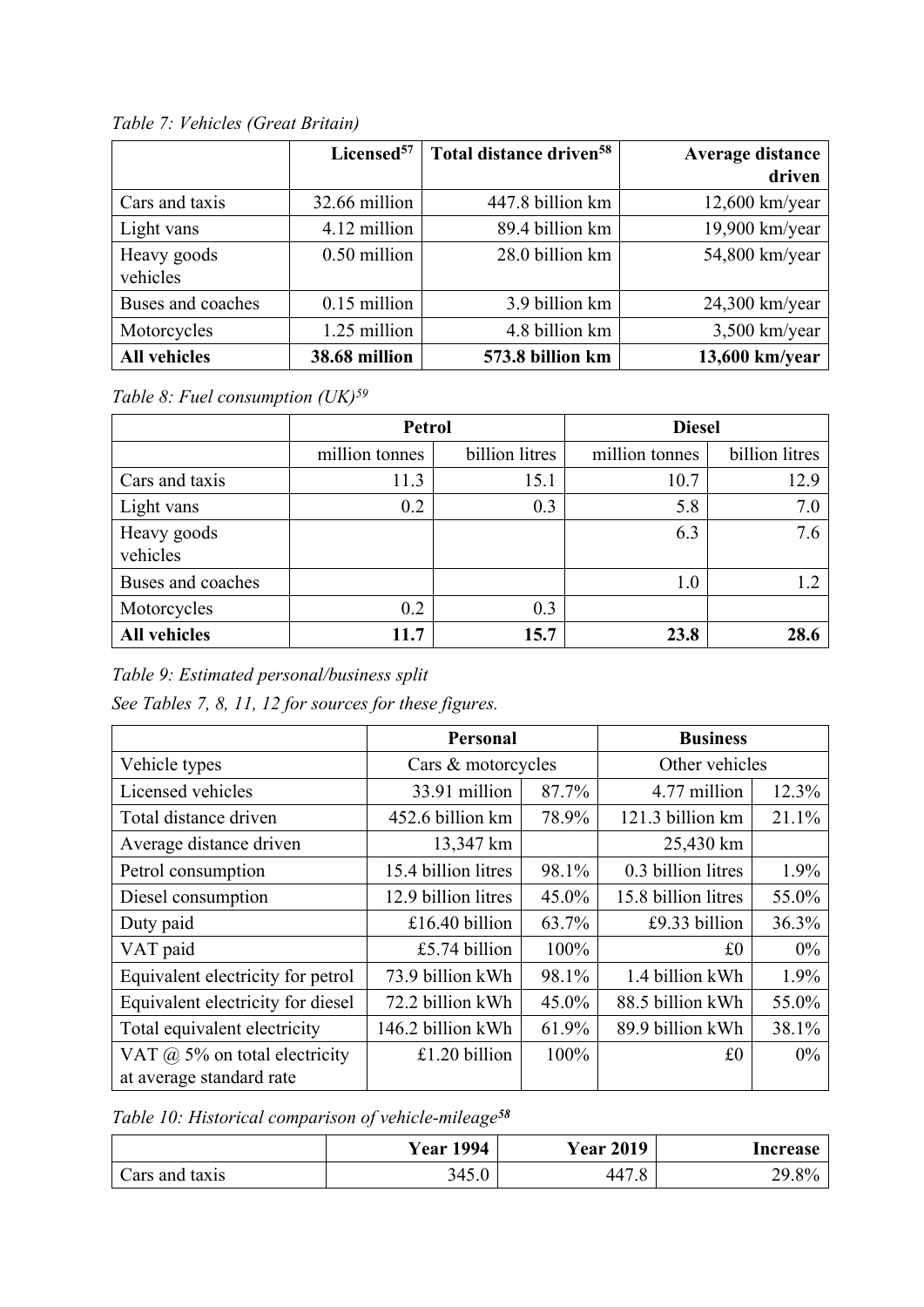| Light vans           | 43.3  | 89.4  | $106.5\%$ |
|----------------------|-------|-------|-----------|
| Heavy goods vehicles | 24.8  | 28    | $12.9\%$  |
| Buses and coaches    | 4.6   | 4.8   | $4.3\%$   |
| Motorcycles          | 3.8   | 39    | $2.6\%$   |
| <b>All vehicles</b>  | 421.5 | 573.8 | $36.1\%$  |

*Table 11: Fuel*

<span id="page-19-0"></span>

| Unit cost of petrol (inc VAT) 8 February 2021 <sup>60</sup>         | £1.1967/litre     |  |  |
|---------------------------------------------------------------------|-------------------|--|--|
| Unit cost of diesel (inc VAT) 8 February 2021 <sup>60</sup>         | £1.2409/litre     |  |  |
| Fuel duty (ex $VAT$ ) <sup>61</sup>                                 | $£0.5795/l$ itre  |  |  |
| Bus Service Operators Grant fuel duty rebate (diesel) <sup>62</sup> | $£0.3457/l$ itre  |  |  |
| VAT rate on fuel                                                    | 20%               |  |  |
| Density of petrol                                                   | $0.7475$ kg/litre |  |  |
| Density of diesel                                                   | $0.8325$ kg/litre |  |  |

# <span id="page-19-6"></span>*Table 12: Fuel/energy economy of vehicles*

<span id="page-19-1"></span>

| Average fuel economy of petrol $\text{car}^{63}$                  | 5.8 litres/100km     |
|-------------------------------------------------------------------|----------------------|
| Average fuel economy of diesel car <sup>63</sup>                  | 5.0 litres/100km     |
| Average fuel economy of diesel LGV <sup>64</sup>                  | 6.7 litres/100km     |
| Average fuel economy of HGV <sup>65</sup>                         | 30.4 litres/100km    |
| Conversion rate of 1 mpg (imperial)                               | 282.481 litres/100km |
| Equivalent economy of electric power to petrol fuel <sup>66</sup> | 3.0 kWh/litre        |
| Equivalent economy to electric power to diesel fuel <sup>66</sup> | 3.5 kWh/litre        |

## <span id="page-19-7"></span><span id="page-19-2"></span>*Table 13: Electricity*

<span id="page-19-4"></span><span id="page-19-3"></span>

| UK electricity supplied in $2019^{67}$                              | 346 TWh      |  |  |
|---------------------------------------------------------------------|--------------|--|--|
| Electricity required if all current mileage is by EVs (see Table 9) | 236 TWh      |  |  |
| Standard unit cost of electricity in 2020 (inc VAT) <sup>68</sup>   | £0.172/kWh   |  |  |
| Economy 7 unit cost of electricity in 2020 (inc VAT) <sup>68</sup>  | £0.100/kWh   |  |  |
| Ecotricity rapid-charge cost (inc VAT) <sup>69</sup>                | £0.300/kWh   |  |  |
| VAT rate on electricity                                             | $5\%$        |  |  |
| Climate Change Levy on electricity <sup>70</sup>                    | £0.00775/kWh |  |  |

<span id="page-19-5"></span>

|  | Table 14: Energy consumption and carbon emissions by sector |  |  |  |
|--|-------------------------------------------------------------|--|--|--|
|  |                                                             |  |  |  |

|                 | Energy $(MtOe)^{67}$ |          |          | Carbon emissions $(MtCO2e)^{71}$ |          |          |  |
|-----------------|----------------------|----------|----------|----------------------------------|----------|----------|--|
|                 |                      | Inc      | Exc      |                                  | Inc      | Exc      |  |
|                 |                      | energy   | energy   |                                  | energy   | energy   |  |
|                 |                      | industry | industry |                                  | industry | industry |  |
| Energy industry | 47.9                 | 25.2%    |          | 95.8                             | 21.1%    |          |  |
| Other industry  | 22.3                 | 11.7%    | $15.7\%$ | 10.4                             | $2.3\%$  | 2.9%     |  |
| Other business  | 14.6                 | $7.7\%$  | $10.3\%$ | 77.9                             | 17.1%    | 21.7%    |  |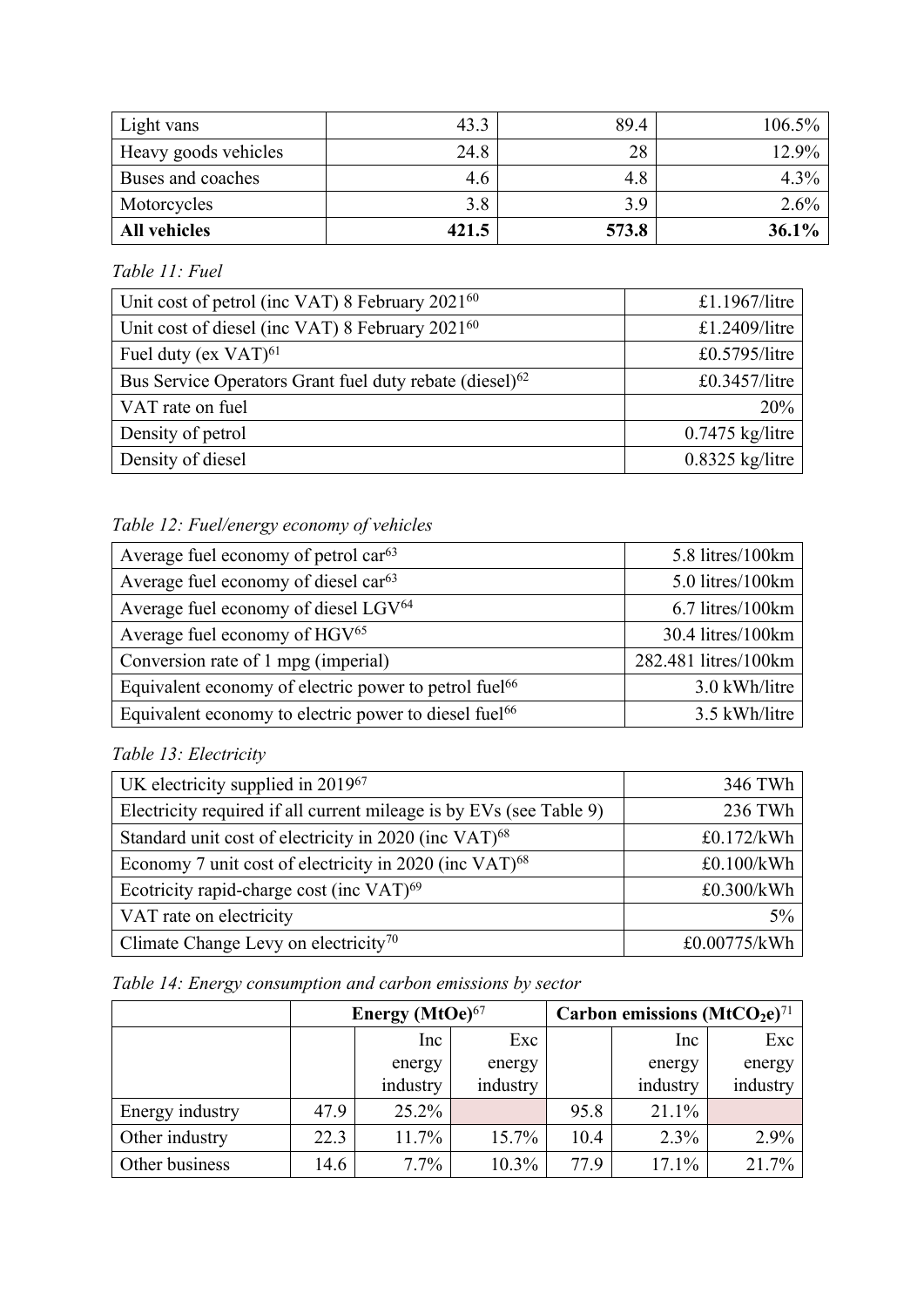| Domestic                                 | 41.3  | 21.7%   | 29.1% | 69.2  | 15.2% | 19.3%   |
|------------------------------------------|-------|---------|-------|-------|-------|---------|
| Public sector (inc.<br>waste management) | 5.6   | 2.9%    | 3.9%  | 26.9  | 5.9%  | $7.5\%$ |
| Agriculture $\&$<br>forestry             | 1.5   | 0.8%    | 1.1%  | 52.3  | 11.5% | 14.6%   |
| Road transport                           | 40.9  | 21.5%   | 28.8% | 110.7 | 24.3% | 30.8%   |
| Other transport                          | 15.8  | $8.3\%$ | 11.1% | 11.5  | 2.5%  | 3.2%    |
| <b>Total</b>                             | 189.9 |         |       | 454.8 |       |         |

February 2021

#### **Endnotes**

<sup>5</sup> See [Table](#page-19-5) [14.](#page-19-5)

- <sup>13</sup> See [Table](#page-19-6) [12](#page-19-6) and [Table](#page-19-7) [13.](#page-19-7)
- <sup>14</sup> See [Table](#page-19-7) [13](#page-19-7).
- <sup>15</sup> See [Table](#page-19-7) [13](#page-19-7).
- <sup>16</sup> See Energy Storage Association's round-up of [storage](http://energystorage.org/energy-storage/energy-storage-technologies) [technologies](http://energystorage.org/energy-storage/energy-storage-technologies).
- <sup>17</sup> [Octopus](https://octopus.energy/agile/) [Agile](https://octopus.energy/agile/) rate [price](https://agileprices.co.uk/) [chart.](https://agileprices.co.uk/)
- <sup>18</sup> [Smart](https://www.gov.uk/government/statistics/smart-meters-in-great-britain-quarterly-update-september-2020) [meters](https://www.gov.uk/government/statistics/smart-meters-in-great-britain-quarterly-update-september-2020) [in](https://www.gov.uk/government/statistics/smart-meters-in-great-britain-quarterly-update-september-2020) [Great](https://www.gov.uk/government/statistics/smart-meters-in-great-britain-quarterly-update-september-2020) [Britain](https://www.gov.uk/government/statistics/smart-meters-in-great-britain-quarterly-update-september-2020), quarterly update September 2020 (DBEIS, 2020)
- <sup>19</sup> See [Table](#page-17-1) [4.](#page-17-1)
- <sup>20</sup> See [Table](#page-17-2) [5.](#page-17-2)
- <sup>21</sup> See [Table](#page-17-3) [1.](#page-17-3)
- <sup>22</sup> See [Table](#page-17-4) [3.](#page-17-4)
- <sup>23</sup> *[The](http://schallerconsult.com/rideservices/unsustainable.pdf) [Growth](http://schallerconsult.com/rideservices/unsustainable.pdf) [of](http://schallerconsult.com/rideservices/unsustainable.pdf) [App-Based](http://schallerconsult.com/rideservices/unsustainable.pdf) [Ride](http://schallerconsult.com/rideservices/unsustainable.pdf) [Services](http://schallerconsult.com/rideservices/unsustainable.pdf) [and](http://schallerconsult.com/rideservices/unsustainable.pdf) [Traffic,](http://schallerconsult.com/rideservices/unsustainable.pdf) [Travel](http://schallerconsult.com/rideservices/unsustainable.pdf) [and](http://schallerconsult.com/rideservices/unsustainable.pdf) [the](http://schallerconsult.com/rideservices/unsustainable.pdf) [Future](http://schallerconsult.com/rideservices/unsustainable.pdf) [of](http://schallerconsult.com/rideservices/unsustainable.pdf) [New](http://schallerconsult.com/rideservices/unsustainable.pdf) [York](http://schallerconsult.com/rideservices/unsustainable.pdf) [City](http://schallerconsult.com/rideservices/unsustainable.pdf)*
- (February 2017) by Schaller Consulting.
- <sup>24</sup> [Bus](http://web.mta.info/nyct/facts/ridership/) [ridership](http://web.mta.info/nyct/facts/ridership/) [figures](http://web.mta.info/nyct/facts/ridership/) from MTA (Metropolitan Transportation Authority) New York City
- <sup>25</sup> [Impacts](https://www.nature.com/articles/s41893-020-00678-z) [of](https://www.nature.com/articles/s41893-020-00678-z) [transportation](https://www.nature.com/articles/s41893-020-00678-z) [network](https://www.nature.com/articles/s41893-020-00678-z) [companies](https://www.nature.com/articles/s41893-020-00678-z) [on](https://www.nature.com/articles/s41893-020-00678-z) [urban](https://www.nature.com/articles/s41893-020-00678-z) [mobility,](https://www.nature.com/articles/s41893-020-00678-z) Mid Diao, Hui Kong & Jinhua Zhao, Nature Sustainability 2021

<sup>26</sup> See [Table](#page-18-0) [9.](#page-18-0)

- <sup>27</sup> See [Table](#page-19-7) [13](#page-19-7).
- <sup>28</sup> Highways Agency FOI request [CRS716,964](https://www.gov.uk/government/uploads/system/uploads/attachment_data/file/421867/CRS_716_964_Redacted.pdf)
- <sup>29</sup> Cambridge to Huntingdon A14 Improvement Scheme [Consultation](https://www.gov.uk/government/uploads/system/uploads/attachment_data/file/273886/A14_Cambridge_to_Huntingdon_Consultation_Report_January_2014_-_Exec_Summary.pdf) [Report](https://www.gov.uk/government/uploads/system/uploads/attachment_data/file/273886/A14_Cambridge_to_Huntingdon_Consultation_Report_January_2014_-_Exec_Summary.pdf) [December](https://www.gov.uk/government/uploads/system/uploads/attachment_data/file/273886/A14_Cambridge_to_Huntingdon_Consultation_Report_January_2014_-_Exec_Summary.pdf) [2013](https://www.gov.uk/government/uploads/system/uploads/attachment_data/file/273886/A14_Cambridge_to_Huntingdon_Consultation_Report_January_2014_-_Exec_Summary.pdf)
- <sup>30</sup> Highways England AADF traffic counts [#80832](http://www.dft.gov.uk/traffic-counts/cp.php?la=Birmingham#80832) and [#36023](http://www.dft.gov.uk/traffic-counts/cp.php?la=Birmingham#36023)
- <sup>31</sup> [Transport](https://tfl.gov.uk/modes/driving/congestion-charge) [for](https://tfl.gov.uk/modes/driving/congestion-charge) [London](https://tfl.gov.uk/modes/driving/congestion-charge) [Congestion](https://tfl.gov.uk/modes/driving/congestion-charge) [Charge](https://tfl.gov.uk/modes/driving/congestion-charge)
- <sup>32</sup> [Durham](http://www.durham.gov.uk/article/3437/Durham-Road-User-Charge-Zone-congestion-charge) [Peninsula](http://www.durham.gov.uk/article/3437/Durham-Road-User-Charge-Zone-congestion-charge) [charging](http://www.durham.gov.uk/article/3437/Durham-Road-User-Charge-Zone-congestion-charge) [zone](http://www.durham.gov.uk/article/3437/Durham-Road-User-Charge-Zone-congestion-charge)
- <sup>33</sup> [Transport](https://tfl.gov.uk/modes/driving/ultra-low-emission-zone/ulez-where-and-when) [for](https://tfl.gov.uk/modes/driving/ultra-low-emission-zone/ulez-where-and-when) [London](https://tfl.gov.uk/modes/driving/ultra-low-emission-zone/ulez-where-and-when) [Ultra](https://tfl.gov.uk/modes/driving/ultra-low-emission-zone/ulez-where-and-when) [Low](https://tfl.gov.uk/modes/driving/ultra-low-emission-zone/ulez-where-and-when) [Emissions](https://tfl.gov.uk/modes/driving/ultra-low-emission-zone/ulez-where-and-when) [Zone](https://tfl.gov.uk/modes/driving/ultra-low-emission-zone/ulez-where-and-when)
- <sup>34</sup> [Swedish](https://www.transportstyrelsen.se/en/road/road-tolls/Congestion-taxes-in-Stockholm-and-Goteborg/congestion-tax-in-stockholm/hours-and-amounts-in-stockholm/) [Transport](https://www.transportstyrelsen.se/en/road/road-tolls/Congestion-taxes-in-Stockholm-and-Goteborg/congestion-tax-in-stockholm/hours-and-amounts-in-stockholm/) [Agency](https://www.transportstyrelsen.se/en/road/road-tolls/Congestion-taxes-in-Stockholm-and-Goteborg/congestion-tax-in-stockholm/hours-and-amounts-in-stockholm/) [congestion](https://www.transportstyrelsen.se/en/road/road-tolls/Congestion-taxes-in-Stockholm-and-Goteborg/congestion-tax-in-stockholm/hours-and-amounts-in-stockholm/) [tax](https://www.transportstyrelsen.se/en/road/road-tolls/Congestion-taxes-in-Stockholm-and-Goteborg/congestion-tax-in-stockholm/hours-and-amounts-in-stockholm/)

<sup>1</sup> [Paris](https://unfccc.int/process-and-meetings/the-paris-agreement/the-paris-agreement) [Agreement](https://unfccc.int/process-and-meetings/the-paris-agreement/the-paris-agreement) between 196 countries, including the UK, effective 4 November 2016

<sup>2</sup> [Climate](https://www.legislation.gov.uk/ukpga/2008/27/contents) [Change](https://www.legislation.gov.uk/ukpga/2008/27/contents) [Act](https://www.legislation.gov.uk/ukpga/2008/27/contents) [2008](https://www.legislation.gov.uk/ukpga/2008/27/contents) (as amended in 2019)

<sup>&</sup>lt;sup>3</sup> [IPCC](https://www.ipcc.ch/2018/10/08/summary-for-policymakers-of-ipcc-special-report-on-global-warming-of-1-5c-approved-by-governments/) [Special](https://www.ipcc.ch/2018/10/08/summary-for-policymakers-of-ipcc-special-report-on-global-warming-of-1-5c-approved-by-governments/) [Report](https://www.ipcc.ch/2018/10/08/summary-for-policymakers-of-ipcc-special-report-on-global-warming-of-1-5c-approved-by-governments/) [on](https://www.ipcc.ch/2018/10/08/summary-for-policymakers-of-ipcc-special-report-on-global-warming-of-1-5c-approved-by-governments/) [Global](https://www.ipcc.ch/2018/10/08/summary-for-policymakers-of-ipcc-special-report-on-global-warming-of-1-5c-approved-by-governments/) [Warming](https://www.ipcc.ch/2018/10/08/summary-for-policymakers-of-ipcc-special-report-on-global-warming-of-1-5c-approved-by-governments/) [of](https://www.ipcc.ch/2018/10/08/summary-for-policymakers-of-ipcc-special-report-on-global-warming-of-1-5c-approved-by-governments/) [1.5°C](https://www.ipcc.ch/2018/10/08/summary-for-policymakers-of-ipcc-special-report-on-global-warming-of-1-5c-approved-by-governments/)

<sup>4</sup> [Carbon](https://carbontracker.org/carbon-budgets-where-are-we-now/) [budgets:](https://carbontracker.org/carbon-budgets-where-are-we-now/) [where](https://carbontracker.org/carbon-budgets-where-are-we-now/) [are](https://carbontracker.org/carbon-budgets-where-are-we-now/) [we](https://carbontracker.org/carbon-budgets-where-are-we-now/) [now?](https://carbontracker.org/carbon-budgets-where-are-we-now/) (Axel Dalman, Carbon Tracker, 11 May 2020)

<sup>&</sup>lt;sup>6</sup> See gr[ap](https://electrek.co/2017/02/15/norway-electric-vehicle-market-share-record/)h of came[ra](https://electrek.co/2017/02/15/norway-electric-vehicle-market-share-record/) sales [p](https://electrek.co/2017/02/15/norway-electric-vehicle-market-share-record/)rod[u](https://electrek.co/2017/02/15/norway-electric-vehicle-market-share-record/)ce[d](https://electrek.co/2017/02/15/norway-electric-vehicle-market-share-record/) by [PetaPixel.](https://petapixel.com/2015/04/09/this-is-what-the-history-of-camera-sales-looks-like-with-smartphones-included/)

<sup>7</sup> [Norway](https://electrek.co/2017/02/15/norway-electric-vehicle-market-share-record/) [is](https://electrek.co/2017/02/15/norway-electric-vehicle-market-share-record/) [reaching](https://electrek.co/2017/02/15/norway-electric-vehicle-market-share-record/) [tipping](https://electrek.co/2017/02/15/norway-electric-vehicle-market-share-record/) [point](https://electrek.co/2017/02/15/norway-electric-vehicle-market-share-record/) [for](https://electrek.co/2017/02/15/norway-electric-vehicle-market-share-record/) [electric](https://electrek.co/2017/02/15/norway-electric-vehicle-market-share-record/) [vehicles](https://electrek.co/2017/02/15/norway-electric-vehicle-market-share-record/) [as](https://electrek.co/2017/02/15/norway-electric-vehicle-market-share-record/) [market](https://electrek.co/2017/02/15/norway-electric-vehicle-market-share-record/) [share](https://electrek.co/2017/02/15/norway-electric-vehicle-market-share-record/) [reaches](https://electrek.co/2017/02/15/norway-electric-vehicle-market-share-record/) [record](https://electrek.co/2017/02/15/norway-electric-vehicle-market-share-record/) [breaking](https://electrek.co/2017/02/15/norway-electric-vehicle-market-share-record/) [37%](https://electrek.co/2017/02/15/norway-electric-vehicle-market-share-record/) (electrek, 2017)

<sup>8</sup> [Norway](https://www.euronews.com/2021/01/05/norway-becomes-first-country-where-electric-vehicle-sales-exceeded-50-of-car-trade-in-2020) [becomes](https://www.euronews.com/2021/01/05/norway-becomes-first-country-where-electric-vehicle-sales-exceeded-50-of-car-trade-in-2020) [first](https://www.euronews.com/2021/01/05/norway-becomes-first-country-where-electric-vehicle-sales-exceeded-50-of-car-trade-in-2020) [country](https://www.euronews.com/2021/01/05/norway-becomes-first-country-where-electric-vehicle-sales-exceeded-50-of-car-trade-in-2020) [where](https://www.euronews.com/2021/01/05/norway-becomes-first-country-where-electric-vehicle-sales-exceeded-50-of-car-trade-in-2020) [electric](https://www.euronews.com/2021/01/05/norway-becomes-first-country-where-electric-vehicle-sales-exceeded-50-of-car-trade-in-2020) [vehicle](https://www.euronews.com/2021/01/05/norway-becomes-first-country-where-electric-vehicle-sales-exceeded-50-of-car-trade-in-2020) [sales](https://www.euronews.com/2021/01/05/norway-becomes-first-country-where-electric-vehicle-sales-exceeded-50-of-car-trade-in-2020) [exceeded](https://www.euronews.com/2021/01/05/norway-becomes-first-country-where-electric-vehicle-sales-exceeded-50-of-car-trade-in-2020) [50%](https://www.euronews.com/2021/01/05/norway-becomes-first-country-where-electric-vehicle-sales-exceeded-50-of-car-trade-in-2020) [of](https://www.euronews.com/2021/01/05/norway-becomes-first-country-where-electric-vehicle-sales-exceeded-50-of-car-trade-in-2020) [car](https://www.euronews.com/2021/01/05/norway-becomes-first-country-where-electric-vehicle-sales-exceeded-50-of-car-trade-in-2020) [trade](https://www.euronews.com/2021/01/05/norway-becomes-first-country-where-electric-vehicle-sales-exceeded-50-of-car-trade-in-2020) [in](https://www.euronews.com/2021/01/05/norway-becomes-first-country-where-electric-vehicle-sales-exceeded-50-of-car-trade-in-2020) [2020](https://www.euronews.com/2021/01/05/norway-becomes-first-country-where-electric-vehicle-sales-exceeded-50-of-car-trade-in-2020) (euronews, 2021)

<sup>&</sup>lt;sup>9</sup> [Four](https://www.bbc.co.uk/news/science-environment-38170794) [major](https://www.bbc.co.uk/news/science-environment-38170794) [cities](https://www.bbc.co.uk/news/science-environment-38170794) [move](https://www.bbc.co.uk/news/science-environment-38170794) [to](https://www.bbc.co.uk/news/science-environment-38170794) [ban](https://www.bbc.co.uk/news/science-environment-38170794) [diesel](https://www.bbc.co.uk/news/science-environment-38170794) [vehicles](https://www.bbc.co.uk/news/science-environment-38170794) [by](https://www.bbc.co.uk/news/science-environment-38170794) [2025](https://www.bbc.co.uk/news/science-environment-38170794) (BBC News, 2 December 2016)

 $10$  See [Table](#page-17-0) [2.](#page-17-0)

<sup>11</sup> See [Table](#page-19-6) [12](#page-19-6).

<sup>12</sup> See [Table](#page-18-0) [9.](#page-18-0)